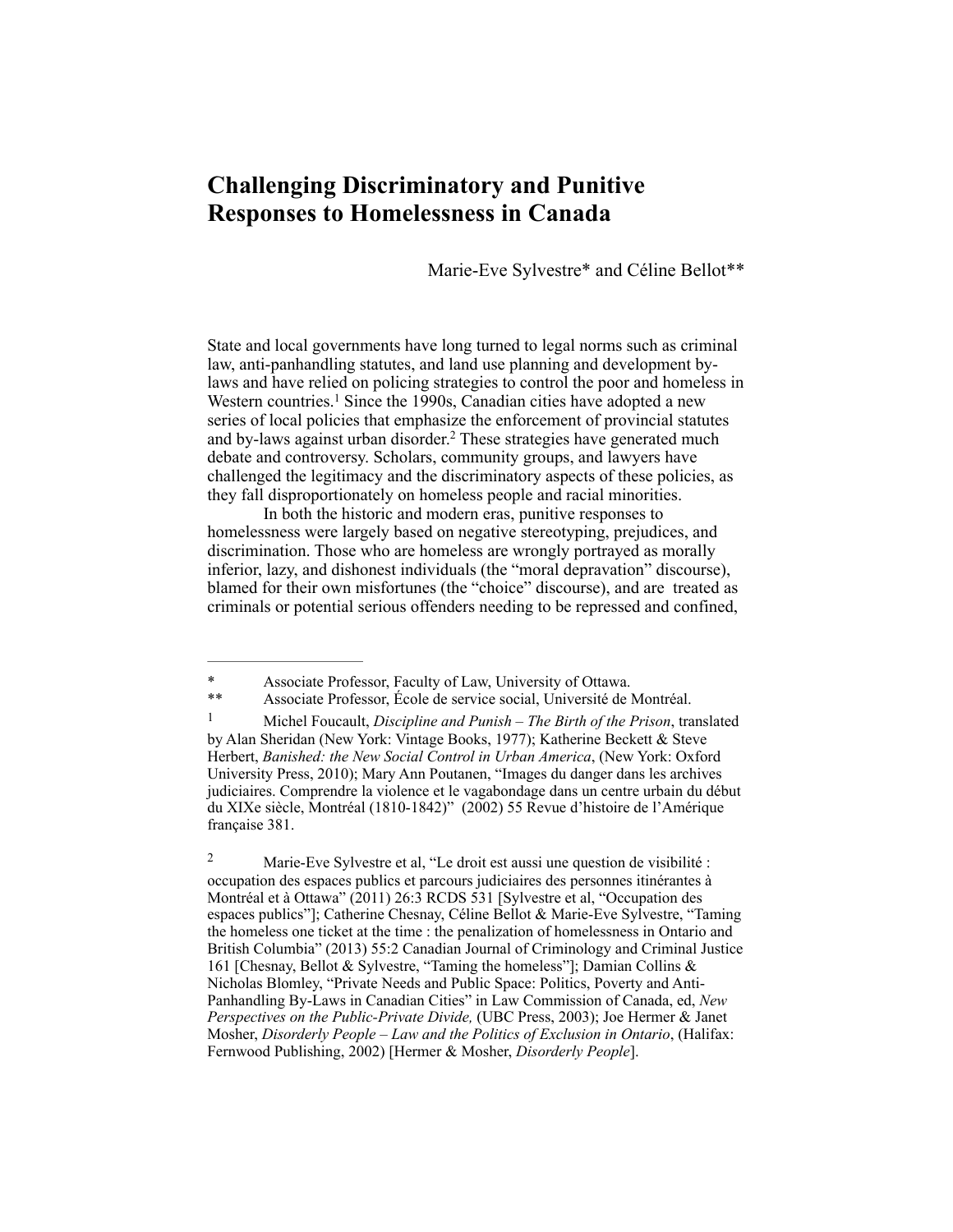rather than as equal citizens worthy of respect and consideration (the "criminality" discourse).

These three sets of beliefs have little to do with homeless individuals' actual circumstances, or reality. However, their prevalence has had important legal implications for social rights litigation, preventing a necessary debate about the complexity and the multi-factorial dimension of homelessness – a phenomenon rooted in various social, economic, and political causes. In this chapter, we suggest that a broader discussion of the origins of the moral depravation, choice and criminality discourses, and the consequences of these three discourses for homeless people and communities, strongly support the recognition of homelessness as an analogous ground of discrimination under section 15 of the *Canadian Charter of Rights and Freedoms*,<sup>3</sup> as well as claims to social and economic rights, such as access to housing, education, employment, health care, and social services under both section 7 and section 15 of the *Charter.*<sup>4</sup>

Since the Supreme Court of Canada's decision in  $R \, v$   $Kapp^5$ , a person claiming that her rights have been violated pursuant to section 15 of the *Charter* has to demonstrate that (1) a law creates a distinction, in purpose or effect, based on an enumerated or analogous ground; and (2) the law is discriminatory within the meaning of the equality guarantee, *i.e.,* that it creates a disadvantage by perpetuating prejudice or stereotyping in a way that does not correspond to the group's actual circumstances or reality.<sup>6</sup> Moreover, the Court has held that an analogous ground of discrimination is often the "basis for stereotypical decisions made not on the basis of merit, but on the basis of a personal characteristic that is immutable or changeable only at unacceptable cost to personal identity."<sup>7</sup> The specific question of whether homelessness is an analogous ground of discrimination under section 15, like

Part I of the *Constitution Act, 1982,* being Schedule B of the *Canada Act* <sup>3</sup> *1982* (UK), 1982, c 11 [*Charter*].

<sup>&</sup>lt;sup>4</sup> This chapter will focus on section 15. See Margot Young, "Context, Choice and Rights: PHS Community Services Society v Canada (Attorney General)" (2011) 44:1 UBC L Rev 221; Marie-Eve Sylvestre, "The redistributive potential of Section 7 of the Charter: incorporating socio-economic context in criminal law cases and in the adjudication of rights" (2012) 42:3 Ottawa L Rev 389 (for more specific arguments on section 7 and the idea of choice).

 <sup>2008</sup> SCC 41. *<sup>5</sup>*

*Ibid*, at para 17. <sup>6</sup>

*Corbiere v Canada (Minister of Indian & Northern Affairs)*, [1999] 2 SCR 7 203 at para 13 [*Corbiere*] (confirmed in *Baier v Alberta*, 2007 SCC 31 at para 64).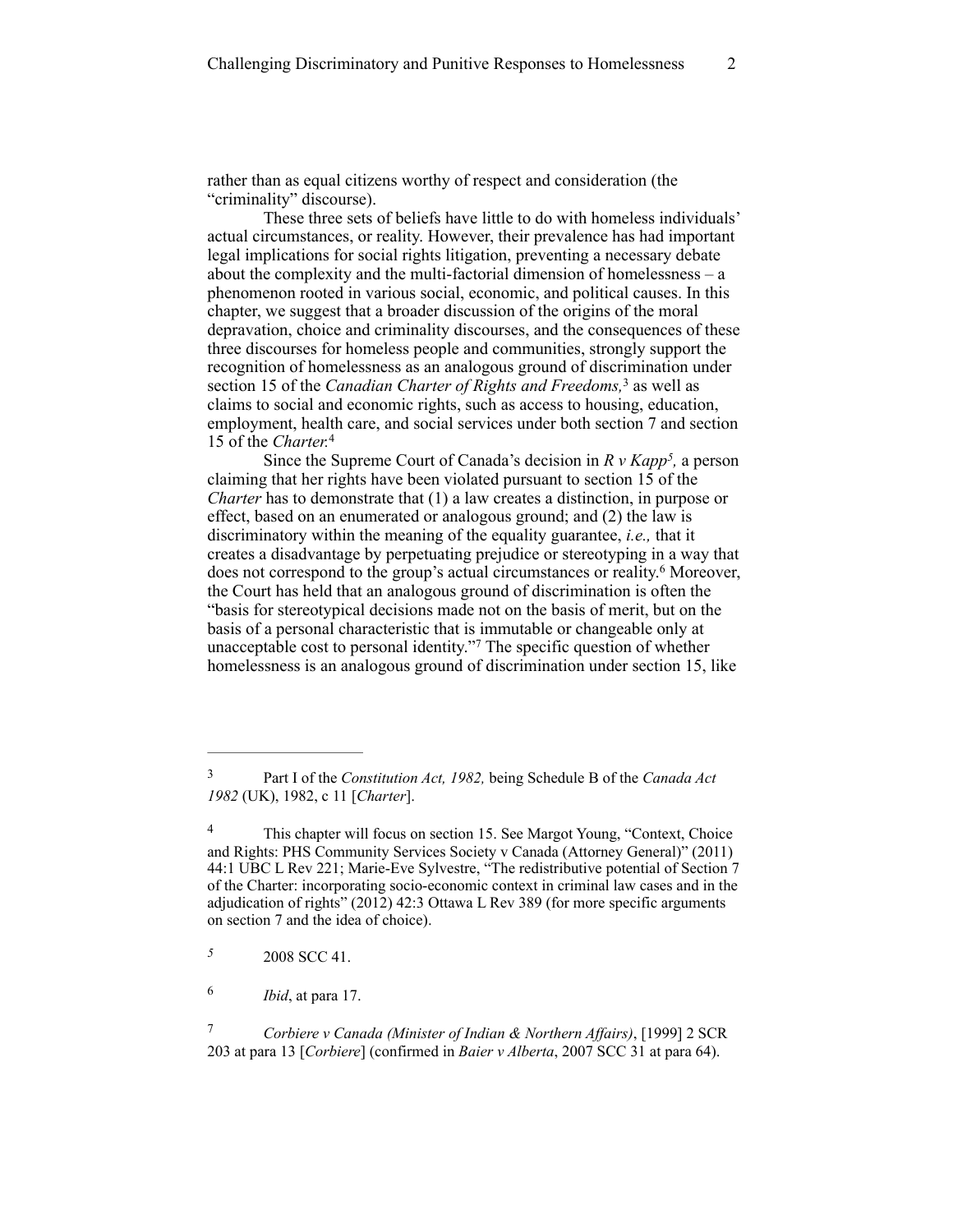the issue of poverty as an analogous ground, $\frac{8}{3}$  has yet to be settled by the courts.<sup>9</sup>

In the first part of this chapter, we will present homelessness as a complex and multi-factorial phenomenon characterized by a series of important traits related to a lack, or inadequacy, of housing arrangements, as well as by well-defined patterns of social exclusion and discrimination. We will then show how prevalent stereotypes and prejudice faced by homeless persons as they are policed and criminalized, both historically and in the present, are perpetuating disadvantage and have occluded consideration of the broader structural causes of homelessness. Next, we will suggest that homelessness cannot be explained simplistically through narratives of choice, but rather that it is, like several other enumerated or analogous grounds of discrimination, a social construct attached to some individuals that is not

group in which the members are linked by shared personal or group characteristics" at 346); and Toussaint v Canada (Minister of Citizenship and Immigration), 2011 FCA 146 at para 59 and Boulter v Nova Scotia Power Inc, 2009 NSCA 17 at paras 42–44 (where the Courts refused to recognize poverty as an analogous ground). But see Dunmore v Ontario (AG), 2001 SCC 94 (L'Heureux-Dubé J, concurring, would have held that the occupational status of agricultural workers constituted an analogous ground); Falkiner v Ontario (Ministry of Community and Social Services) (2002), 59 OR (3d) 481 (CA) (the court accepted that membership in the group of "sole-support mothers on welfare" could be considered grounds for a claim of discrimination based on the enumerated ground of sex and partly on an analogous ground. Application for leave to appeal to the Supreme Court of Canada was granted on 20 March 2003, but Ontario decided not to pursue its appeal in September 2004). See, generally, Martha Jackman & Bruce Porter, "Justiciability of Social and Economic Rights in Canada" in Malcolm Langford, ed, Social Rights Jurisprudence: Emerging Trends in International and Comparative Law (Cambridge: Cambridge University Press, 2009).

 *Federated Anti-Poverty Groups of British Columbia v Vancouver (City of)*, 9 2002 BCSC 105 (the Court upheld a Vancouver by-law prohibiting aggressive panhandling and solicitation of a captive audience. Justice Taylor was of the opinion that the by-law did not violate section 15 of the Charter stating that the poor or more specifically "those who panhandle" could not be considered an analogous ground given that the choice to panhandle was not an immutable trait over which they had no effective control, at para 273-6). See also *R v Banks,* (2005) 248 DLR (4th) 118 (Ont Sup Ct) [*Banks*] (aff'd 2007 ONCA 19, Juriansz JA, leave to appeal to SCC refused, (2007) 376 NR 394 confirming the constitutionality of the Ontario *Safe Streets Act*, 1999, SO 1999, c 8, based on similar reasoning).

<sup>&</sup>lt;sup>8</sup> See Masse v Ontario (Ministry of Community and Social Services) (1996), 134 DLR (4th) 20

<sup>(</sup>Ont Div Ct), leave to appeal to CA refused (1996), Admin LR (2d) 87n1, leave to appeal to SCC refused (1996), 39 CRR (2d) 375 (in which the court refused to recognize welfare recipients as a "discrete and insular minority" where reductions in the level of welfare were challenged at para 71 of the Divisional Court decision); Polewsky v Home Hardware Stores Ltd (1999), 68 CRR (2d) 330 (Ont SCJ) (Gillese J rejected a challenge under section 15 of the Charter because, "[t]he poor in Canadian society are not a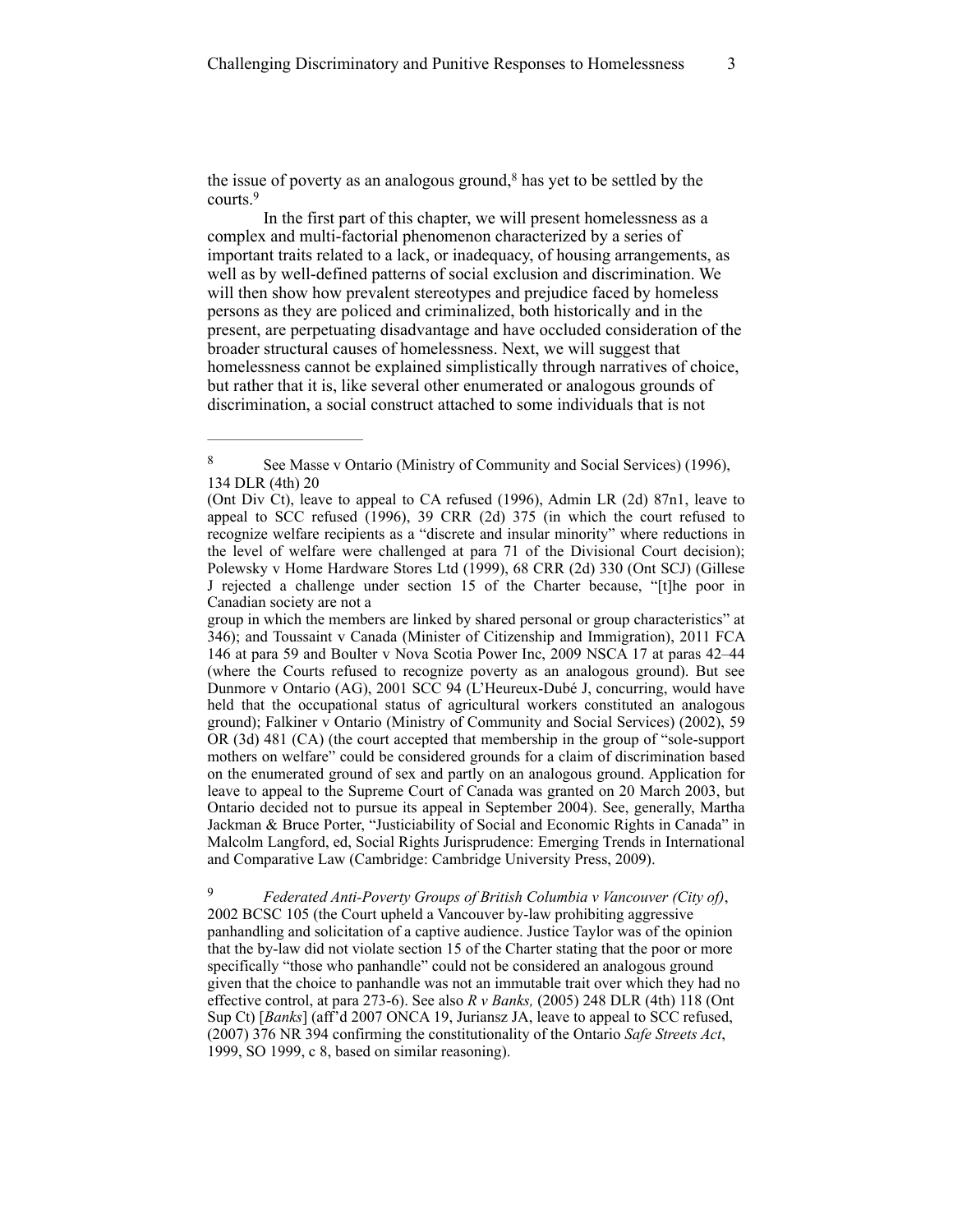immutable, but that is difficult to change. We will argue that, when it comes to homelessness or to other enumerated or analogous grounds of discrimination, the courts' consideration of immutability in a section 15 analysis must include consideration of the complexity and embeddedness of the social structures and interactions at play.<sup>10</sup> In particular, we will show how criminalization and penalization<sup>11</sup> of homeless people create further exclusion and homelessness and how such punitive responses make this social condition even more difficult to change. Ultimately, we hope that the reconsideration of the prevailing stereotypes and prejudices applied against homeless individuals will make it possible to address the social, political, and economic causes of homelessness, in order to offer different rights-driven legislative and regulatory responses to homelessness.

# **A. Perpetuating Disadvantage: a Review of Prevailing Stereotypes and Prejudice about Homeless People**

## **1) Defining Homelessness as a Multi-Factorial Phenomenon**

Defining homelessness is a challenging enterprise: social problems are fundamentally constructed by a certain set of social and cultural arrangements and shaped by the intentions and objectives of those committed to such an exercise.<sup>12</sup> Whereas many scholars and policy-makers define homelessness more or less restrictively, in terms of lack or inadequacy of housing arrangements, others refer more broadly to complex and multi-dimensional

For an interesting analysis of these issues, see also Sonia Lawrence, "Choice, 10 Equality and Tales of Racial Discrimination: Reading the Supreme Court on section 15 of the Charter", (2006) 33 Sup Ct L Rev (2d) 115; David Robitaille, "La conception judiciaire de la pauvreté au Canada: condition sociale immutable ou simple question de volonté? " (Bruxelles, 2008), online : Service de lutte contre la pauvreté, la précarité et l'exclusion sociale [www.luttepauvrete.be](http://www.luttepauvrete.be).

 $11$  While this may be an unusual term in English, "penalization" refers to the growing tendency to resort to regulatory criminal law, which includes provincial and federal statutes as well as by-laws rather than criminal law (most notably found in the Criminal Code and specific federal statutes) as the primary punitive normative system in the resolution of conflicts related to the use of public spaces. Marie-Eve Sylvestre, "Disorder and Public Spaces in Montreal, Canada: Repression (and Resistance) through Law, Politics and Police Discretion" (2010) 31 Urban Geography 803 [Sylvestre, "Disorder and Public Spaces"]

<sup>&</sup>lt;sup>12</sup> John David Hulchanski, "Who are the homeless? What is homelessness? The Politics of Defining and Emerging Policy" in *UBC Planning Papers* (Vancouver: The University of British Columbia, 1987) Discussion Paper no 10; David Hulchanski et al, "Homelessness, what's in a word?" in David Hulchanski et al, eds, *Finding Home: policy options for Addressing Homelessness in Canada,* (Toronto: Homeless Hub, 2009) 1, online: The Homeless Hub <http://homelesshub.ca>.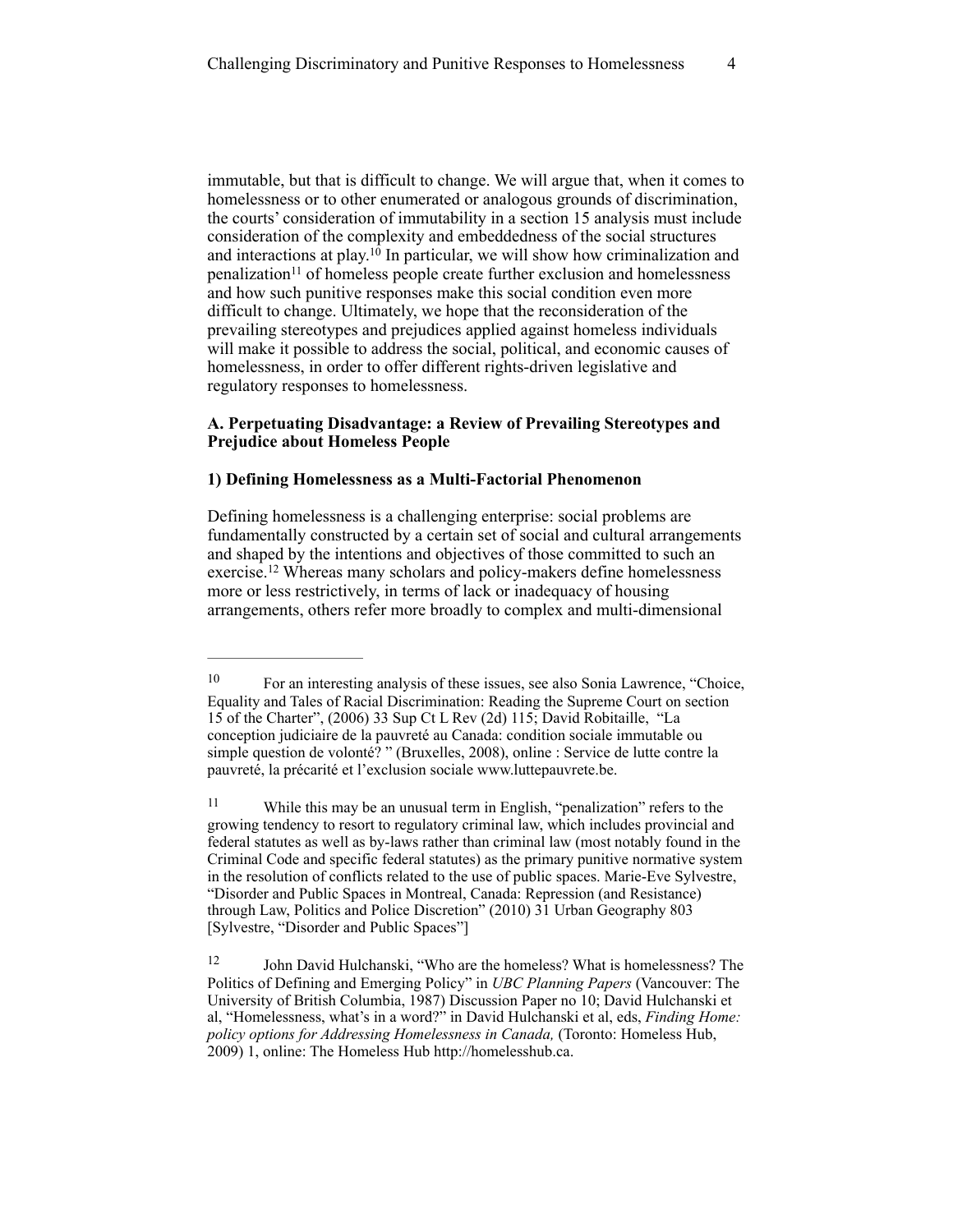factors embedded in dynamics of rights violation, social exclusion and inclusion, poverty, and discrimination.<sup>13</sup>

In an attempt to come up with an inclusive and comprehensive definition of homelessness in Canada, the *Canadian Homelessness Research Network* recently developed a typology based on the nature of housing circumstances as well as the duration and frequency of homeless episodes.14 This typology includes (1) people living on the streets or in places not meant to be permanent living spaces, such as under bridges, in alleys, sidewalks, building doorways, tunnels, and ravines, and in vehicles, shacks, tents, or garages, et cetera ("unsheltered"); (2) people living in emergency shelters, whether on a temporary, occasional, or more permanent basis, including in overnight shelters, violence against women shelters, and emergency shelters for people fleeing disasters ("emergency sheltered"); (3) people who do not have security of tenure or their own home, including people "squatting" friends', families,' or colleagues' living spaces, transitional housing arrangements, people in institutional care, such as prisons or mental health institutions and in reception centers for newly arrived immigrants ("provisionally accommodated"); and (4) those who are not strictly speaking homeless, but who are improperly or vulnerably housed, including those occupying housing that is unsafe, unhealthy, unaffordable, overcrowded, or inappropriate for other reasons, such as lacking in available support services necessary for persons with disabilities or mental health issues and people living under threat of eviction, unemployment, family breakdowns, or violence and abuse ("at risk of homelessness").<sup>15</sup> This typology also distinguishes between those experiencing transitional, short-term, and chronic homelessness.<sup>16</sup> These groups are not, however, rigid or static. People who are provisionally accommodated or at risk of homelessness are also likely to experience homelessness as described in the first two categories (unsheltered

 $15$  *Ibid.* 

<sup>13</sup> See for example, Le Réseau d'Aide aux Personnes Seules et Itinérantes de Montréal, online : RAPSIM [www.rapsim.org](http://www.rapsim.org) (the definition used by RAPSIM : "Une personne itinérante, c'est une personne qui n'a pas d'adresse fixe, qui n'a pas l'assurance d'un logement stable, sécuritaire et salubre pour les jours à venir, au revenu très faible, avec une accessibilité souvent discriminatoire à son égard de la part des services publics, pouvant vivre des problèmes occasionnant une désorganisation sociale, notamment, de santé mentale, d'alcoolisme et/ou toxicomanie et/ou de jeux compulsifs, ou dépourvue de groupe d'appartenance stable").

<sup>&</sup>lt;sup>14</sup> Canadian Homelessness Research Network (2012), online: The Homeless Hub [www.homelesshub.ca](http://www.homelesshub.ca).

<sup>&</sup>lt;sup>16</sup> European Federation of National Organizations working with People who are Homeless (FEANTSA) (2007), online: FEANTSA www.feantsa.org (this typology largely mirrors ETHOS, the European typology on homelessness and housing exclusion developed by FEANTSA).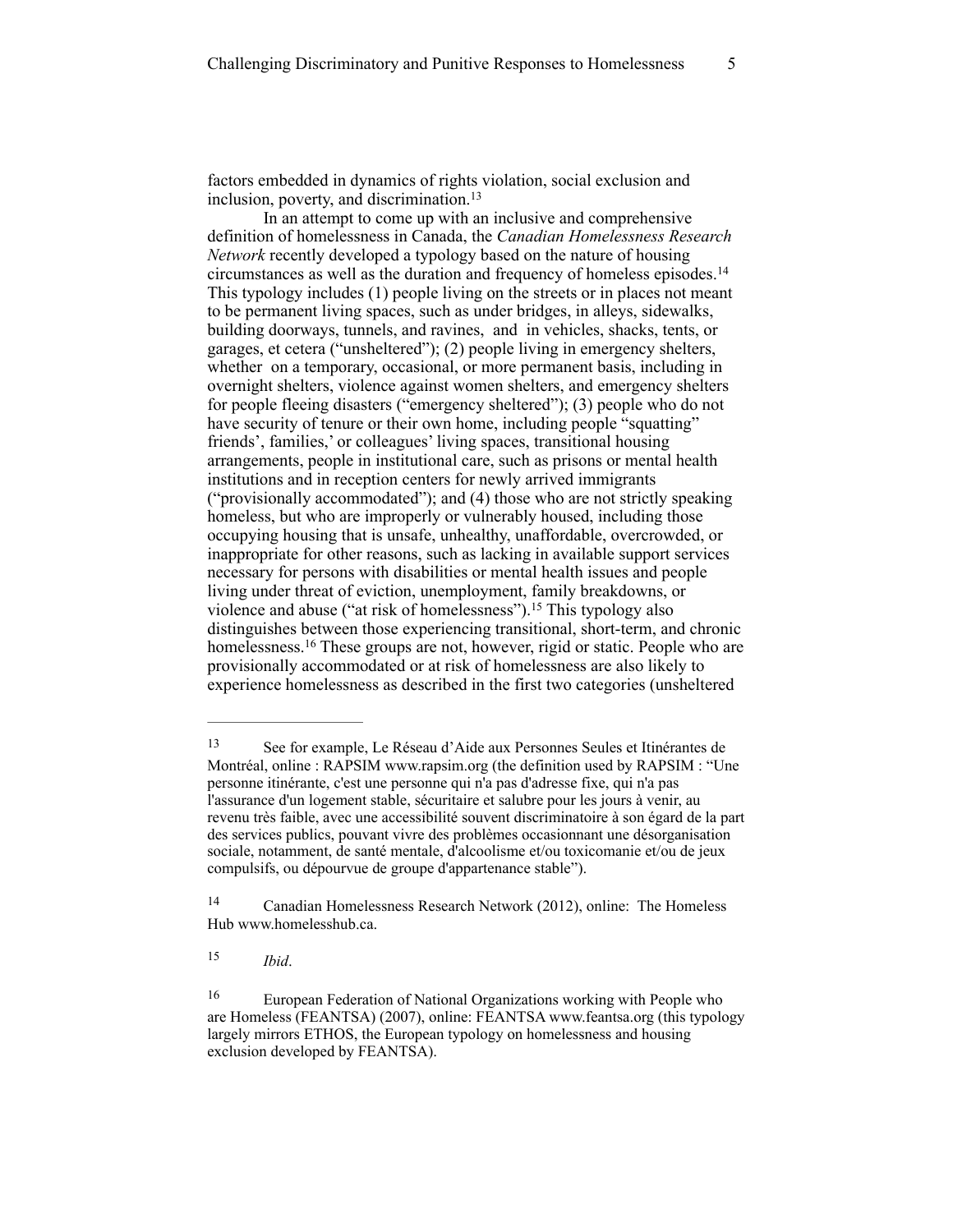or emergency sheltered) for short periods of time because of housing affordability, poor property maintenance, or other issues.

As a result, the majority of homeless people are not chronically homeless, but rather are temporarily without stable housing for certain periods of time. The length and frequency of these periods will vary according to the person and the circumstances. The most recent study published by the Research Alliance for Canadian Homelessness, Housing and Health (REACH) explains that:

[T]he division between these two groups [those who are vulnerably housed and those who are homeless] is false. The people we identified as 'vulnerably housed' were not just at risk of homelessness; in the past 2 years, they had spent almost as much time homeless (just under 5 months per year) as the homeless group did (6.5 months per year). Instead of two distinct groups, this is one large, severely disadvantaged group that transitions between the two housing states.17

According to this definition, homelessness encompasses different realities and is the result of multiple causes, including economic changes and loss of employment, poverty, domestic violence, land use and planning strategies, neighbourhood gentrification and community displacement, state and institutional failures to address the needs and respect the rights of vulnerable groups such as refugees, youth released from foster homes, exprisoners released from correctional facilities, people with mental or intellectual disabilities in need of support, et cetera. There are a myriad of individual circumstances that combine with systemic causes, such as physical and mental health problems, eviction, unemployment, family breakdown, addiction, and migration. 18

Despite the diversity of the housing arrangements uncovered by this typology however, homelessness can also be characterized as being the result of massive rights violation, including rights to life, liberty and security of the person, equality, and various social and economic rights related to housing, decent income, health and access to social services, or education. Homeless people have in common the experience of social exclusion and discrimination which are both exemplified and exacerbated by the adoption of punitive

Emily Holton, Evie Gogosis & Stephen Hwang, *Housing Vulnerability and* <sup>17</sup> *Health: Canada's Hidden Emergency* (Toronto: Research Alliance for Canadian Homelessness, Housing, and Health, 2010).

Danielle Laberge, ed, *L'errance urbaine* (Sainte Foy: Les Éditions 18 MultiMondes, 2000).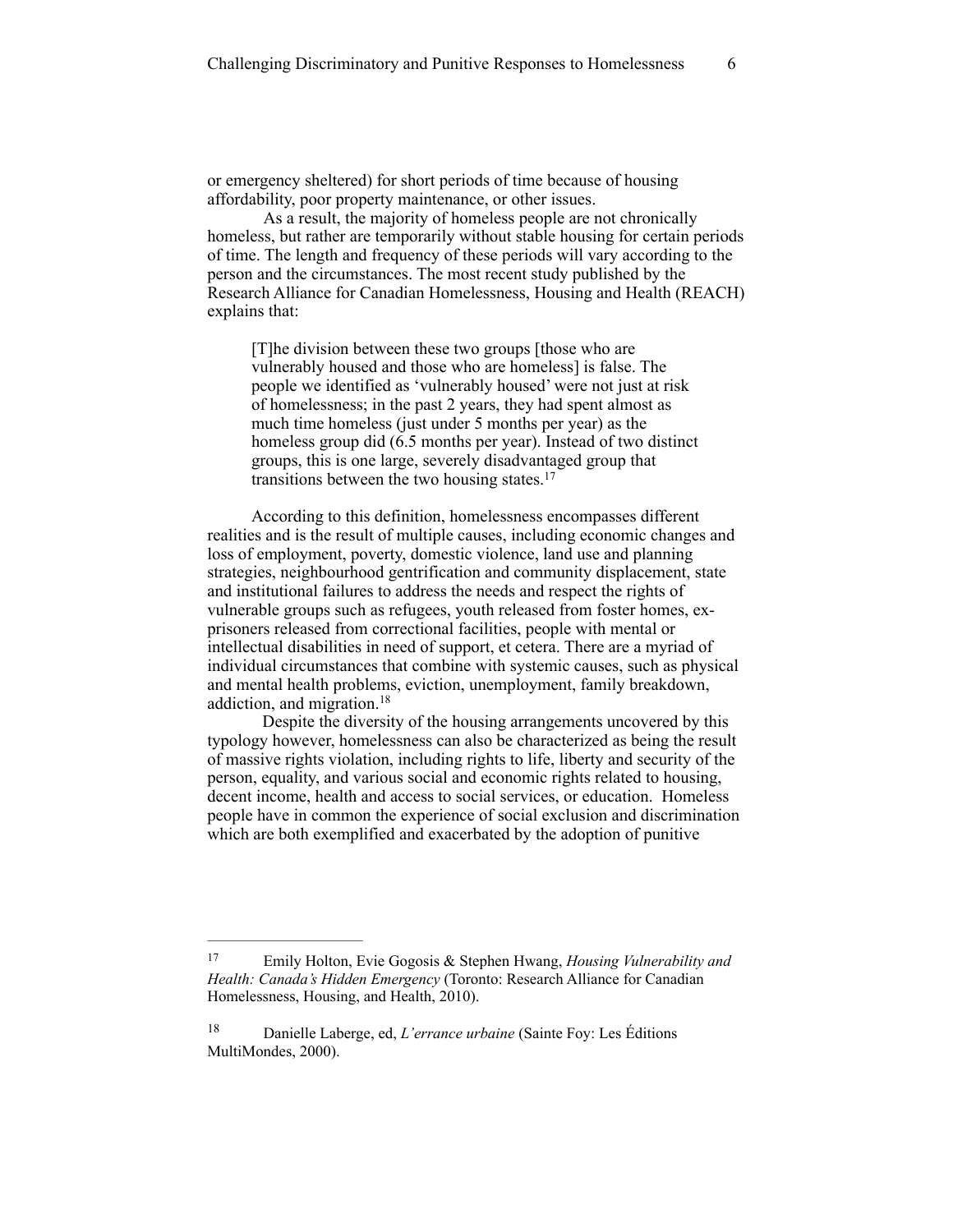responses to homelessness.<sup>19</sup> As we shall demonstrate, discrimination and exclusion do not only produce and reproduce homelessness; they are also intrinsically linked to being homeless. Such prejudice and stereotypes obscure the social, economic, and political causes of homelessness and thwart efforts to address these underlying factors by blaming those who are its victims, imputing personal characteristics of moral inferiority, laziness, dishonesty, and criminality which, in turn, provide an 'explanation' for the problem of homelessness. While homelessness in Canada in its current form dates back to policy and economic changes that began to occur in the late 1980s, patterns of discrimination towards homeless people have a much longer history.

## **2) Historical Patterns of Discrimination**

The historical antecedents to modern patterns of discrimination against homeless people can be traced back to at least the thirteenth century, when vagrants, *sans aveux* (without an agreement of loyalty and allegiance to a lord) and *gueux* (beggars), were the primary targets of repressive measures of social control in France.<sup>20</sup> Still, in the eighteenth century, the King's agents tirelessly chased homeless people, applied red-hot brands on their bodies, and confined them in *dépôts de mendicité* (workhouses).<sup>21</sup> Historical sources estimate the number of homeless individuals confined in *dépôts* to be more than 230, 000 over a period of twenty-two years between 1756 and 1778 with a peak of over 50, 000 mendicants arrested in the course of one year in 1767. The mortality rate among those in confinement was extremely high. $22$  The first vagrancy ordinance was enacted in France by François 1er in 1534. Subsequently, it appeared under sections 269 and 276 of the *Code pénal*

*Ibid.* <sup>22</sup>

*Code pénal* art 269 & 276. <sup>23</sup>

Céline Bellot & Bernard St-Jacques, « La gestion pénale et l'itinérance : un 19 enjeu pour la défense des droits » in Shirley Roy & Roch Hurtubise, eds, *L'itinérance en questions* (Québec : Presses de l'Université du Québec, 2007) 171.

 $20$  Julien Damon, "Cinq variables historiques caractéristiques de la prise en charge des SDF " (2003) 27:1 *Déviance et société* 25 at 27. Robert Castel, *Les métamorphoses de la question sociale : une chronique du salariat* (Paris : Gallimard, 1999).

David Johnston, *A general, medical and statistical history of the present* <sup>21</sup> *condition of public charity in France* (Edinburgh: Oliver & Bond, 1829) at 469, online: Open Library http://archive.org/stream/ageneralmedical00johngoog#page/n6/ mode/2up.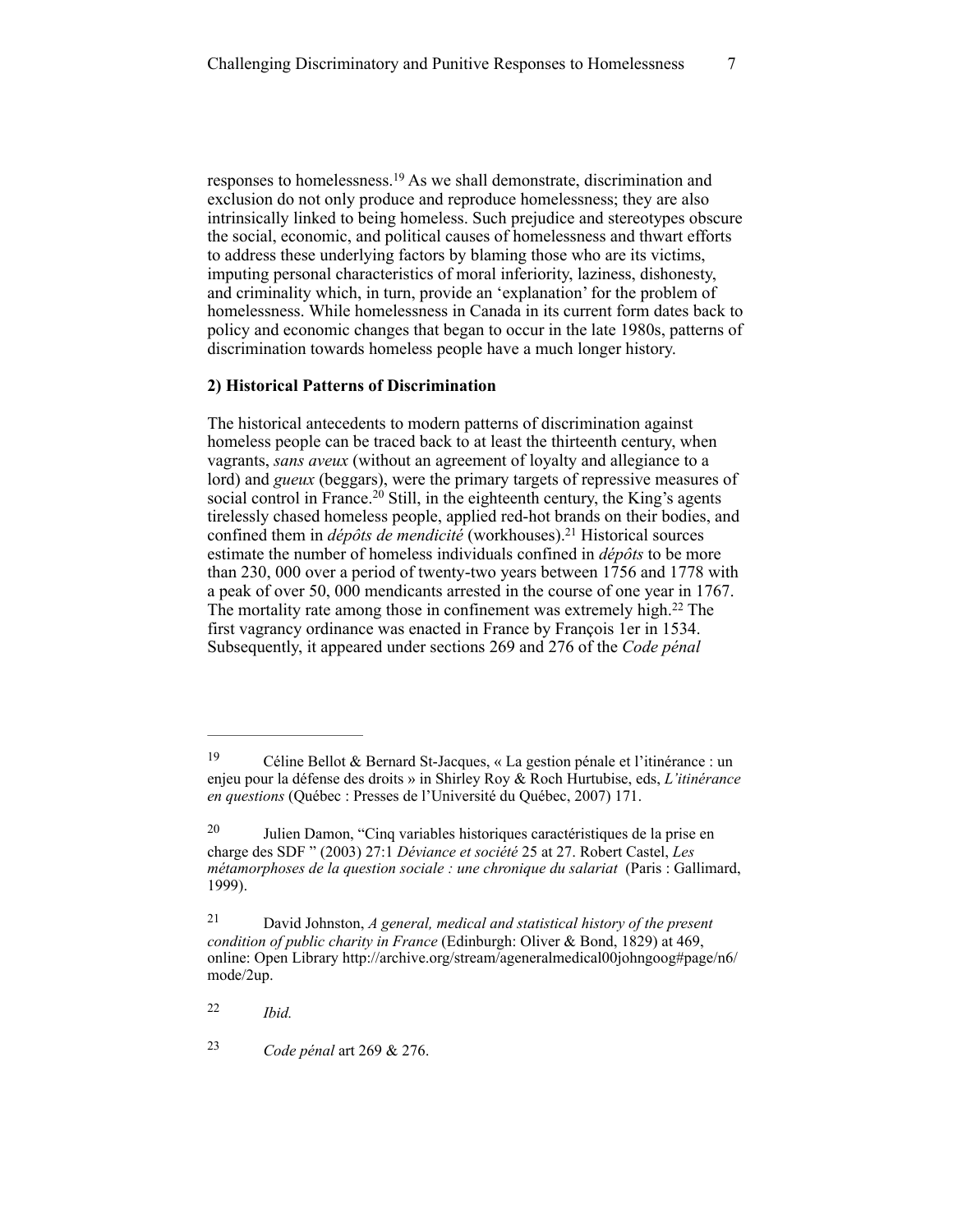$(1810)^{23}$  and was punishable by imprisonment for three to six months. These dispositions were officially abolished in France only in 1992.<sup>24</sup>

Similarly, the first vagrancy statute was passed in England in 1349, making it "a crime to give alms to any who were unemployed while being of sound body and mind."<sup>25</sup> The wording of the statute clearly states that those who "live[d] of begging" did refuse to work and were "giving themselves to idleness and vice, and sometimes to theft and other abominations,"26 reinforcing the loose associations between homelessness, laziness and criminality. Yet, for sociologist William Chambliss, there is a close connection between the adoption of the first vagrancy statutes in England and social and economic circumstances of the time. According to Chambliss, there is little doubt that it was enacted for the purpose of "[forcing] laborers (whether personally free or unfree) to accept employment at a low wage in order to insure [landowners] an adequate supply of labour at a price [they] could afford to pay<sup> $27$ </sup> – this at a time when the Black Death had killed millions of labourers and when landowners were ruined by the price paid for various wars and crusades.

With the abolition of feudalism in England and the subsequent transition to a market economy, vagrancy statutes shifted their focus from labourers to criminals who, "to the great terror of her majesty's *true* subjects,"<sup>28</sup> were attacking merchants transporting goods on the roads or

*Loi no 92-1336 du 16 décembre 1992*, JO, 23 décembre 1992, 17568 ; see 24 also Julien Damon, " La prise en charge des vagabonds, des mendiants et des clochards. Le tournant récent de l'histoire" (2007) 43 Revue de droit sanitaire et social 933.

<sup>&</sup>lt;sup>25</sup> William Chambliss, "A Sociological Analysis of the Law of Vagrancy" (1964) 12:1 Social Problems 67 at 68 [Chambliss, "A Sociological Analysis"].

 $26$  35 Ed. 1 c. 1, cited in Chambliss, at 68.

Chambliss, above note 25 at 69. <sup>27</sup>

*Ibid* at 74 quoting 14 Ed. c. 17 (1571). <sup>28</sup>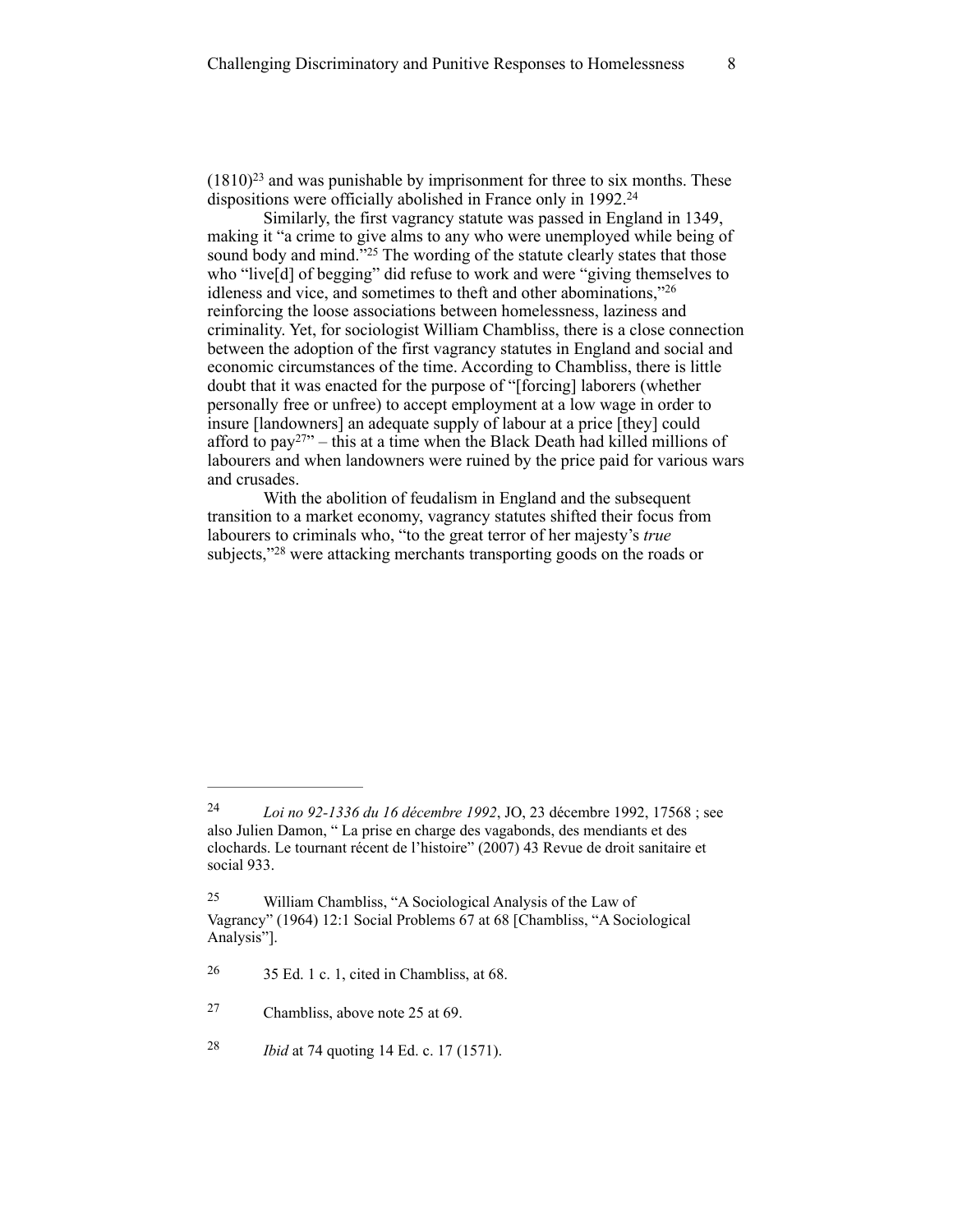anyone who was likely to engage in criminal activity.<sup>29</sup> In 1824, the United Kingdom adopted *An Act for the Punishment of Idle and Disorderly Persons, and Rogues and Vagabonds*, providing for the commitment of any person wandering in any public place who begged while "being able wholly or in part to maintain himself or herself, or his or her Family, by Work or by other Means, and wilfully refusing or neglecting to do so.<sup>30</sup> Again, references to idleness and disorder as well as explicit distinctions drawn between vagrants and her majesty's "true subjects" have the effect of downplaying the importance of social structures and economic changes, suggesting that homeless people were lazy or morally inferior individuals unworthy of respect or dignity.

The first *Vagrancy Act* was adopted in Canada in 1869, modeled upon English legislation.<sup>31</sup> It was replaced by the Canadian *Criminal Code* in 1892.<sup>32</sup> Section 207 of the *Criminal Code* created a list of twelve enumerated offences falling within the vagrancy section of the Code and aiming to address a multitude of social problems ranging from labour ("not having any visible means of maintaining himself"; "being able to work and refusing to do so"; "begging" while not being a "deserving object of charity"); morality ("indecent exhibition"; "being a common prostitute"; keeping or frequenting a "common bawdy-house"; living off the avails of prostitution,"); mischief (breaking

 *An Act for the Punishment of Idle and Disorderly Persons, and Rogues and* <sup>30</sup> *Vagabonds*, 1824 (UK), 5 Geo IV, c 83, s 3.

<sup>&</sup>lt;sup>29</sup> *Ibid.* Chambliss' class-based analysis was challenged by some historians who argued that vagrancy statutes evolved throughout history as a response to different concerns unrelated to specific forms of economic organization: from paupers coming from the countryside to the cities, carrying diseases and overburdening poverty-relief aid mechanisms in the city in the sixteenth-century, to prostitutes and other wanderers who threatened small town morality in the nineteenth-century to a catchall category for any undesirable people in twentieth-century North America: Jeffrey S. Alder, "A Historical Analysis of the Law of Vagrancy" (1989) 27 *Criminology* 209 at 213-216; Paul A. Slack, "Vagrants and Vagrancy in England, 1598-1664" (1974) 27 *The Economic History Review* 360. In our view, this historical research adds to Chambliss' analysis but does not discredit it. See also JM Beattie, *Crime and the Courts in England 1660-1800* (New Jersey: Princeton University Press, 1986), who suggests that houses of correction were first established in England "to punish and to attempt to reform the able bodied poor who refused to work" (at 492). According to Beattie, the detainees held in houses of corrections included "the vagrant and disreputable poor, prostitutes, and street urchins, those who refused to work ("wanting more wages than the law allows"), servants and apprentices who disobeyed their masters and unmarried mothers" (at 493).

<sup>&</sup>lt;sup>31</sup> Prashan Ranasinghe, "Reconceptualizing Vagrancy and Reconstructing the Vagrant: A Socio-Legal Analysis of Criminal Law Reform in Canada, 1953-1972" (2010) 48 Osgoode Hall LJ 55 at 62 [Ranasinghe, "Reconceptualizing Vagrancy"].

*Criminal Code*, SC 1892 (55-56 Vict), c 29, ss 207 & 208. <sup>32</sup>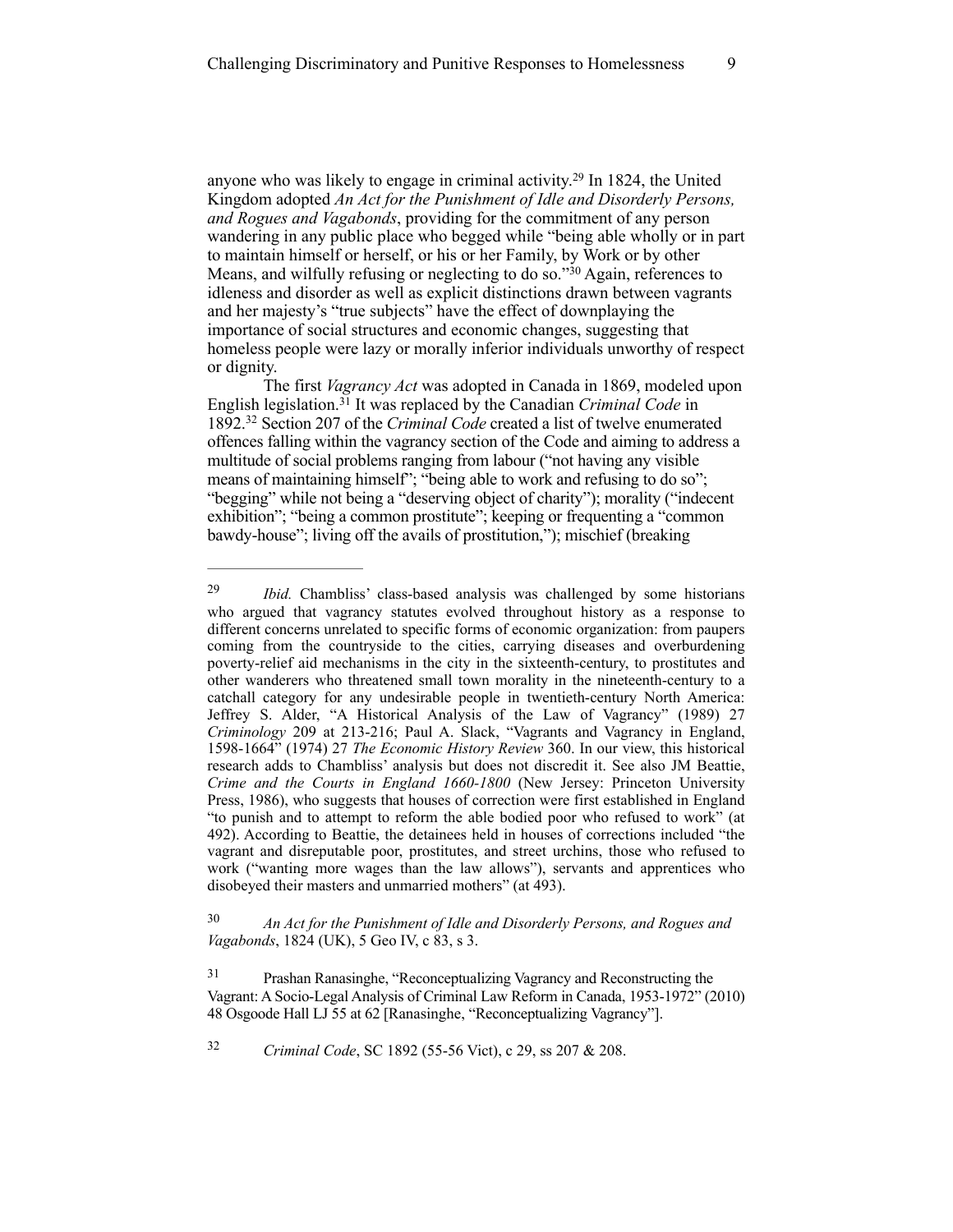windows, roads, walls, or gardens); and other common nuisances ("loitering"; causing disturbance while being drunk; "disturbing the peace" by discharging firearms; or rioting). A person convicted of one of these various offenses was labelled a "loose, idle, disorderly person or vagrant" within the wording of section  $207<sup>33</sup>$  According to Ranasinghe, the eclecticism of these offenses shows the three different ways in which the vagrant was perceived in nineteenth century Canada. First, vagrants were thought to be "indolent, lazy and worthless" individuals who did not want to work. Second, they were seen to be "professional" or "habitual criminals," as in the case of prostitutes or tramps, likely to engage in more serious criminality if provided the right opportunity. Lastly, "they were considered "morally depraved" or "outcasts," belonging to a "self-perpetuating class of citizens who lived without fixed abode."34 Furthermore, many of the vagrancy offenses listed in section 207 were interpreted by the courts as not applying to "persons of good character" or "respectable citizens," $35$  thereby demonstrating the discriminatory nature of such provisions.<sup>36</sup> These vagrancy provisions remained virtually unchanged until the 1950s, when five offences listed in section 207 of the *Criminal Code*, including offences related to causing disturbance, public nuisance, and mischief were removed and relocated to different sections of the Code, while the other offences were significantly revised.37

Section 179 of the current *Criminal Code* still provides that everyone who "(a) supports himself in whole or in part by gaming or crime and has no lawful profession or calling by which to maintain himself," or "(b) having at any time been convicted of an offence under [specific sexual offences

<sup>35</sup> Ranasinghe, "Reconceptualizing Vagrancy", above note 31 at 74, n 87 (referring to *R v Kneeland*, (1903) 6 CCC 81, at 87 (Qc KB) and *R v Law*, (1924) 42 CCC 123, at 124 (Winnipeg Police Ct)).

 Jean-Marie Fecteau, *La liberté du pauvre. Crime et pauvreté au XIXe siècle* <sup>36</sup> *québécois* (Montreal: VLB, 2004); Marcela Aranguiz, *Vagabonds et sans abris à Montréal : perception et prise en charge de l'errance, 1840-1925* (Montréal, RCHTQ, coll. « Études et documents du RCHTQ », no 12, 2000) [Aranguiz].

Aranguiz, *ibid* at 67-71; *Criminal Code*, SC 1953, c 51, s 164(1). <sup>37</sup>

Section 207 read as follows: "Everyone is a loose, idle, or disorderly person or 33 vagrant who ..."

Ranasinghe, "Reconceptualizing Vagrancy", above note 31 at 60-61. See also 34 David Bright, "Loafers are not going to subsist upon public credulence: Vagrancy and the Law in Calgary, 1900-1914" (1995) 36 Labour 37 at 41-42 (Bright argues that while North American studies have largely emphasized the fact that vagrancy provisions were used by the ruling class to control the lower classes, Canadian studies have rather insisted on promoting respect for values of order and respectability, concealing evident class interests).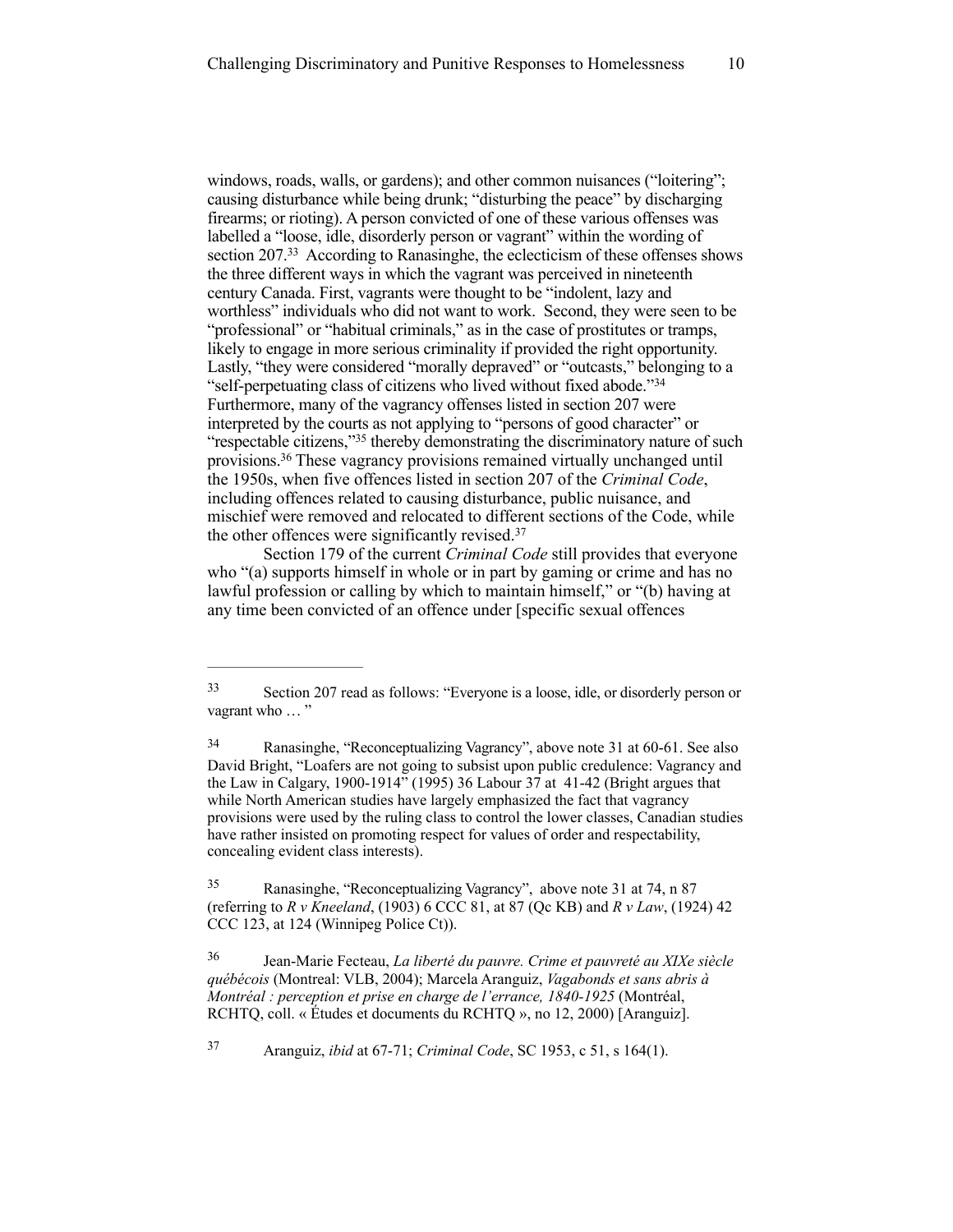involving children], is found loitering in or near a school ground, playground, public park or bathing area,"<sup>38</sup> commits vagrancy.<sup>39</sup>

Throughout the Middle Ages and into the contemporary era, homeless people were stereotyped as lazy or morally depraved, or as criminals who were unwilling to work and intentionally chose to remain in such a precarious social condition. Homelessness was explained and addressed as an individual moral failure rather than in relation to its structural causes, so that the victims of economic changes leading to displacement or unemployment were blamed for their predicament, suspected of being a threat to society and likely to engage in serious criminality. As the Supreme Court of Canada acknowledged in *Heywood*, <sup>40</sup> legislative responses to homelessness created "status" offences, related to personal characteristics rather than to prohibited actions. In this respect, Cory J wrote:

Historically, the essence of the offence of vagrancy was that of being a loose, idle or disorderly person or vagrant, rather than the doing of any of the specific acts referred to in the vagrancy provisions. In the 195354 *Criminal Code* (S.C. 195354, c. 51) the vagrancy provisions were restructured so that the focus shifted from being a vagrant to doing the acts prohibited by the section. However, it is significant that the acts prohibited were still primarily related to the status of the accused rather than the nature of the acts themselves. 41

# **3) Modern Patterns of Penalization, Social Profiling and Discrimination against Homeless People**

Anti-panhandling statutes and anti-disorder by-laws adopted in Canadian cities in the 1990s are, in many ways, modern substitutes for vagrancy laws. Their renewed popularity has been largely attributed to the success and notoriety of the "broken-window" theory. According to this theory, the absence of social and legal responses to petty crime and to the first signs of disorder in a neighbourhood (a broken window, for example) may signal to potential offenders that a neighbourhood is not concerned with preserving order in its public spaces and that crime will be tolerated or accepted. Moreover, according to the theory, disorder causes law-abiding residents to

<sup>&</sup>lt;sup>38</sup> R *v Heywood,* [1994] 3 SCR 761 [*Heywood*] (section 179(b) was held unconstitutional and inoperative by the Supreme Court. Justice Cory, writing for the majority, held that this provision violated section 7 of the *Charter* and was not justified under section 1).

*Criminal Code*, RSC 1985, c C-46, s 179. <sup>39</sup>

*Heywood,* above note 38. <sup>40</sup>

*Ibid.* <sup>41</sup>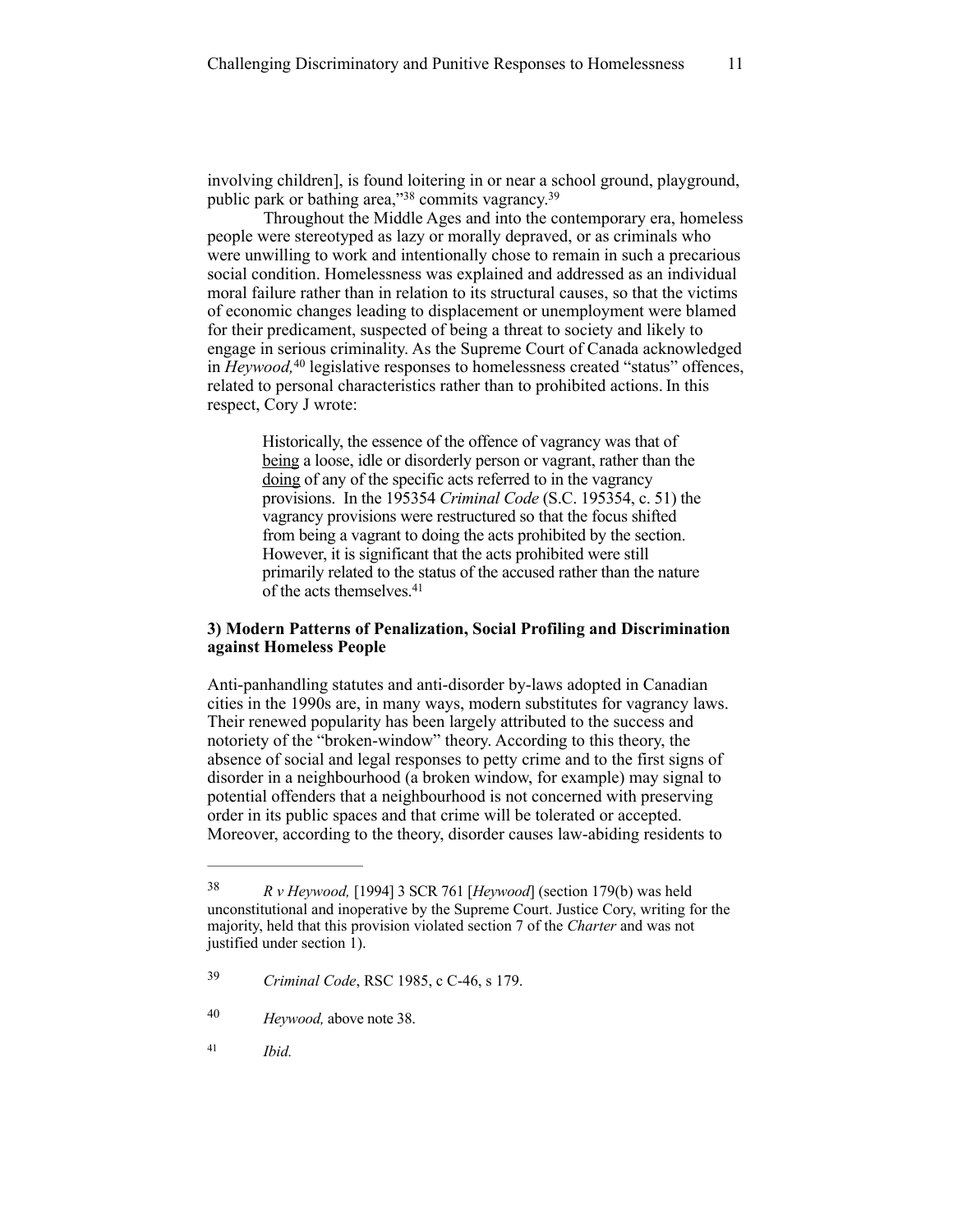leave because they no longer feel safe in their environment. Thus, informal control mechanisms are relaxed and a spiral of urban decay and crime begins. $42$ 

The proponents of this theory have associated homeless individuals with broken windows or signs of disorder. They believe that homeless people are potential criminals and suggest that they should be particularly targeted by police intervention and eliminated from public spaces to prevent subsequent disorder and more serious crime in local communities. They portray homeless people who are deemed responsible for disorderly acts as "disreputable or obstreperous or unpredictable."<sup>43</sup> They distinguish between "regulars" and "strangers" by referring to regulars as "both 'decent folk' and some drunks and derelicts who were always there but 'knew their place,'" while adopting the view that "strangers [are], well, strangers, and viewed suspiciously, sometimes apprehensively."<sup>44</sup> Illustrating the clear moral overtone present in the broken-window theory, proponents suggest that these undesirable people are associated with the threat of having a "stable neighbourhood of families who care for their homes and mind each other's children" transformed into an "inhospitable and frightening jungle," inhabited by "unattached adults."45 They further compare "respectable people" to "street people," "good citizens" to homeless people, and "good kids" to "criminals or wannabes."46

The proponents of broken-window theory also rely heavily on the myth of homelessness by choice, insisting that homeless people should be held responsible and repressed for their choice to live on the streets. They observe that "[c]learly, not all those designated as homeless in these [cases] are in this condition involuntarily. Yet, their choice to live on the streets is disruptive to others."<sup>47</sup> They adopt Scheidegger's classification of people living in the streets: these individuals fall either in the category of the *havenots*, who are genuinely poor and will, in time, move back into mainstream society; the *can-nots,* who are seriously mentally ill and/or drug addicts; or

*Ibid* at 66. <sup>47</sup>

James Wilson & George Kelling, "Broken Windows: The Police and 42 Neighborhood Safety" (1982) 249 Atlantic Monthly 29.

*Ibid* at 30. <sup>43</sup>

*Ibid*. <sup>44</sup>

*Ibid* at 31. <sup>45</sup>

George Kelling & Catherine Coles, *Fixing Broken Windows: Restoring* <sup>46</sup> *Order and Reducing Crime in our Communities* (New York: Martin Kessler Books, 1996).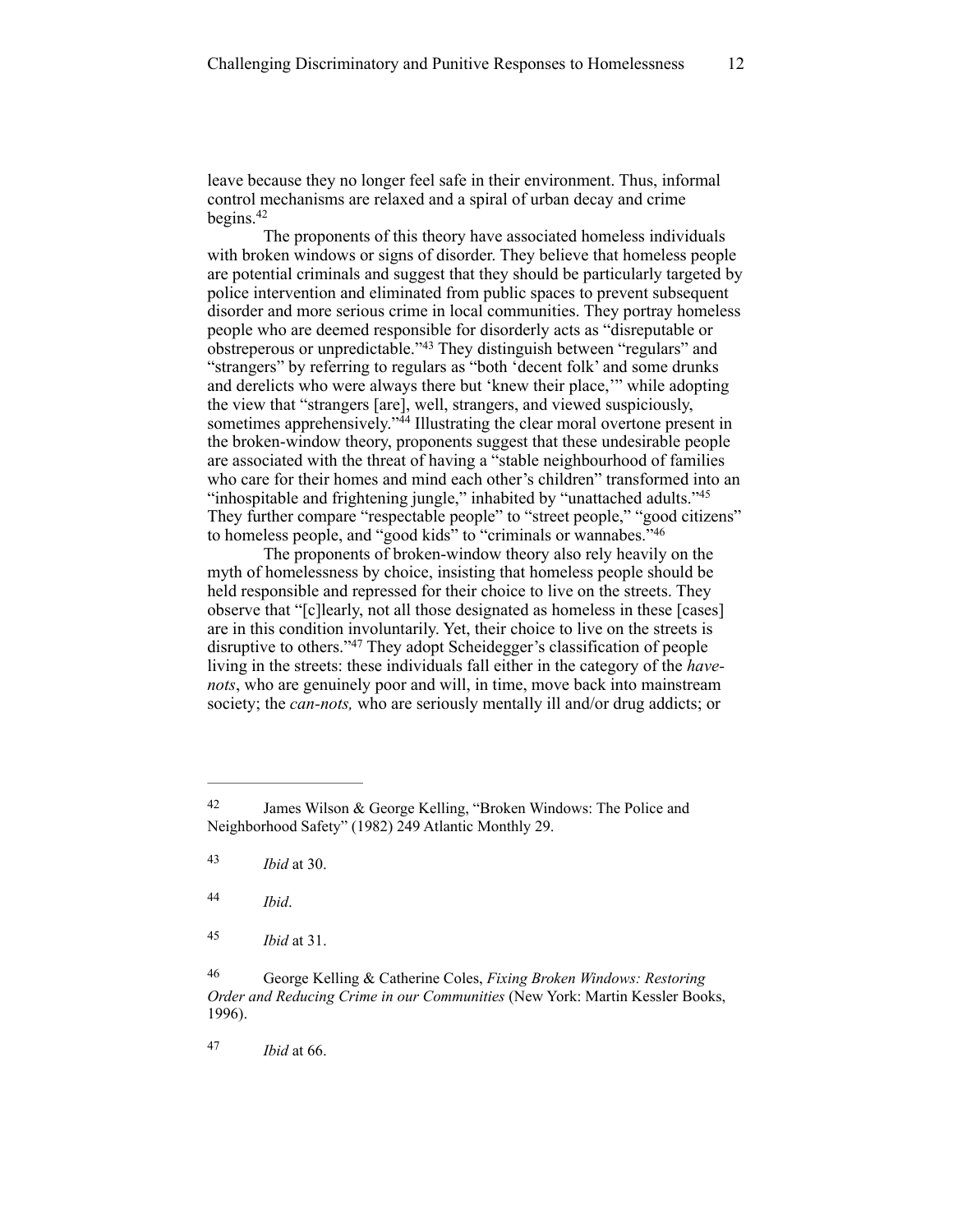the *will-nots,* for whom living in the streets has become a lifestyle (*i.e.,* a choice).48

The broken-window theory has been largely discredited in the academic literature. Scholars have demonstrated the lack of conclusive empirical evidence to support the connection between physical disorder and serious criminality, or the fact that order-maintenance policing had brought about declines in crime rates.<sup>49</sup> Others have questioned the theory's democratic legitimacy, suggesting that the community on behalf of which policy-makers claimed to act was not a homogenous body and that the policing of disorder was actually responsive to specific social, political, and economic interest groups in the neighbourhood, rather than to a general community consensus.<sup>50</sup> Yet others have criticized the discriminatory impact of policies adopted pursuant to the broken-window theory on the poor and racial minorities. For instance, in New York, complaints about police misconduct increased by 68 percent in the first three years of implementation of the recommended programs and aggressive stops and frisks fell

<sup>&</sup>lt;sup>48</sup> *Ibid* at 68; Kent Scheidegger, "Brief Amicus Curiae of the Criminal Justice Legal Foundation in Support of Respondents" filed on 25 October 1994 in *Tobe v City of Santa Ana*, 892 P 2d 1145 (Cal 1995).

Bernard Harcourt, *Illusion of Order: The False Promises of Broken Windows* <sup>49</sup> *Policing* (Cambridge: Harvard University Press, 2001) [Harcourt, *Illusion of Order*]; Bernard Harcourt & Jens Ludwig, "Broken Windows: New Evidence from New York City and a Five-City Social Experiment" (2006) 73:1 U Chicago L Rev 271; Franklin Zimring, *The Great American Crime Decline* (Oxford: Oxford University Press, 2007); John Eck & Edward Maguire, "Have Changes in Policing Reduced Violent Crime? An Assessment of the Evidence" in Alfred Blumstein & Joel Wallman, eds, *The Crime Drop in America* (Cambridge: Cambridge University Press, 2000) 207; Jock Young, *The Exclusive Society: Social Exclusion, Crime and Difference in Late Modernity* (London: SAGE, 1999).

Steve Herbert, *Citizens, Cops and Power* (Chicago: University of Chicago 50 Press, 2006); Williams Lyons, *The Politics of Community Policing* (Ann Arbor: University of Michigan Press, 1997); Marie-Eve Sylvestre, "Policing the Homeless in Montreal: Is This Really What the Population Wants?" (2010) 20:4 Policing & Society 432.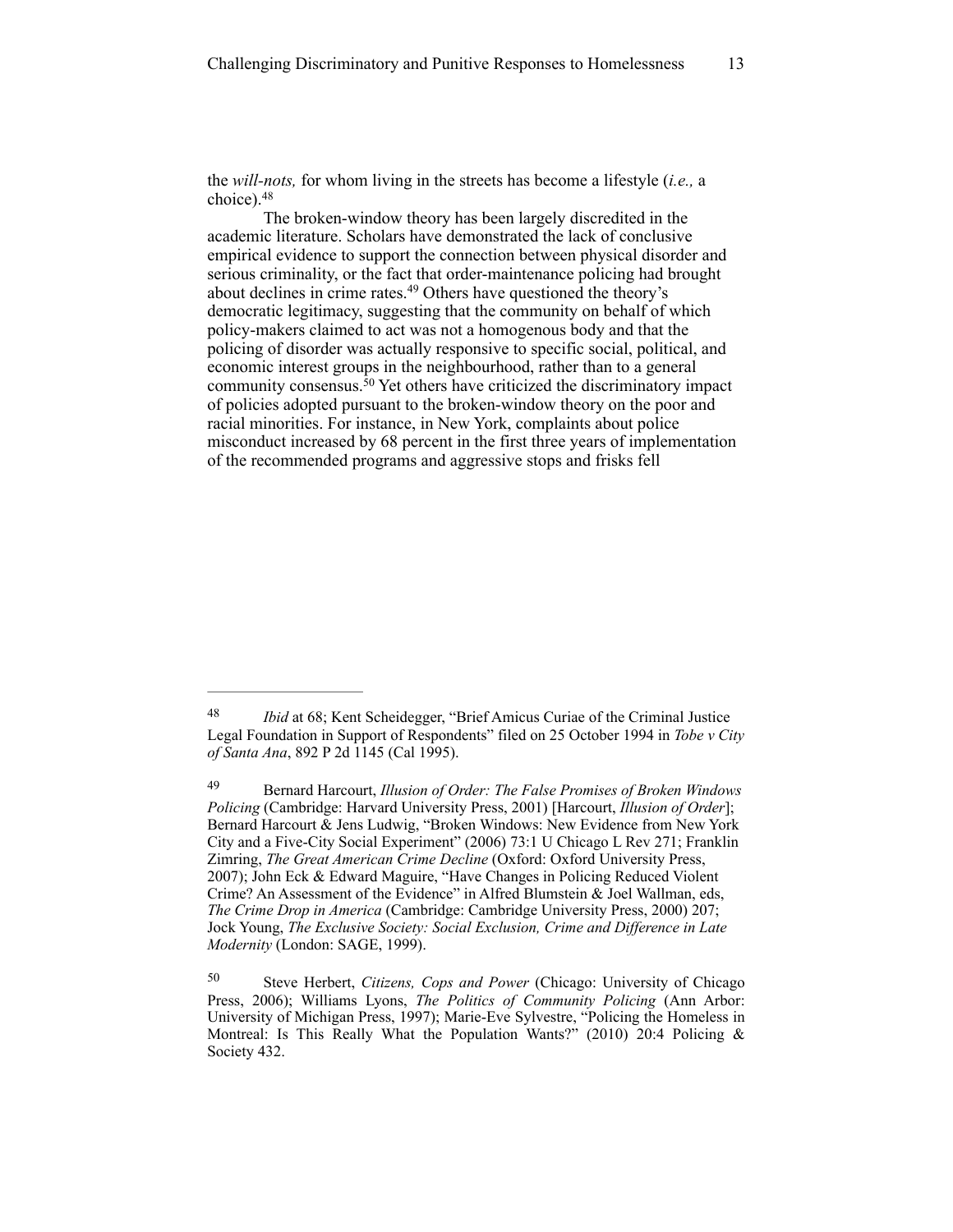disproportionately on Blacks and Hispanics in the city.<sup>51</sup> Finally, some scholars criticized the moralistic aspects of the broken-window theory, suggesting that its proponents made strong normative judgments about what a good life should be and how people should behave in public places.<sup>52</sup>

Despite the raging controversy around this theory, our research has found that public officials and the police in Canada have relied, sometimes heavily, on the practices and on the stereotypes implicit in the broken-window theory (*i.e.,* homeless people are dangerous and potential criminals; homeless people have chosen to live on the streets; and homeless people are morally inferior to other citizens), in order to justify the adoption of punitive responses to homelessness over the last two decades. As programmatic responses that addressed the causes of homelessness such as social housing, investment in health care, or employment policies have been reduced or eliminated, governments have adopted unprecedented measures based on the stigma of homelessness as a perceived moral failure and designed to make homeless people disappear from the public sphere, rendering these social and economic changes invisible.

Throughout Canada, local and provincial authorities have prohibited antisocial behaviour in public spaces, such as parks, subway stations, and sidewalks. Ontario was the first province to adopt this type of legislation with the passage of the *Safe Streets Act* in 1999.<sup>53</sup> British Columbia followed suite, enacting its own province-wide *Safe Streets Act* in 2004.<sup>54</sup> Except for two specific borough bylaws subjecting all public places and squares to curfews, and controlling the presence of dogs and other animals, the City of Montreal

Eliot Spitzer, *The New York City Police Department's 'Stop & Frisk'* <sup>51</sup> *Practices: A Report to the People of the State of New York from the Office of the Attorney General*, (New York: Diane Publishing, 1999) (between January 1998 and April 1999, whites who represent 43.3 percent of the population in New York City accounted for 12.9 percent of all stops, whereas Blacks, who represent 25.6 percent of the population and Hispanics, who represent 23.7 percent, accounted respectively for 50.6 percent and 33.3 percent of all stops). See also Paul Eid, Johanne Magloire & Michèle Turenne, "Profilage racial et discrimination systémique des jeunes racisés " (2011) at 30, online : Commission des droits de la personne et des droits de la jeunesse [www.cdpdj.qc.ca](http://www.cdpdj.qc.ca) (establishing a relation between the adoption of antisocial behaviour policies in Montreal and racial profiling).

Harcourt, *Illusions of Order*, above note 49; Sylvestre, "Disorder and Public 52 Spaces", above note 11.

<sup>53 1999,</sup> SO 1999, c 8.

<sup>54</sup> SBC 2004, c 75.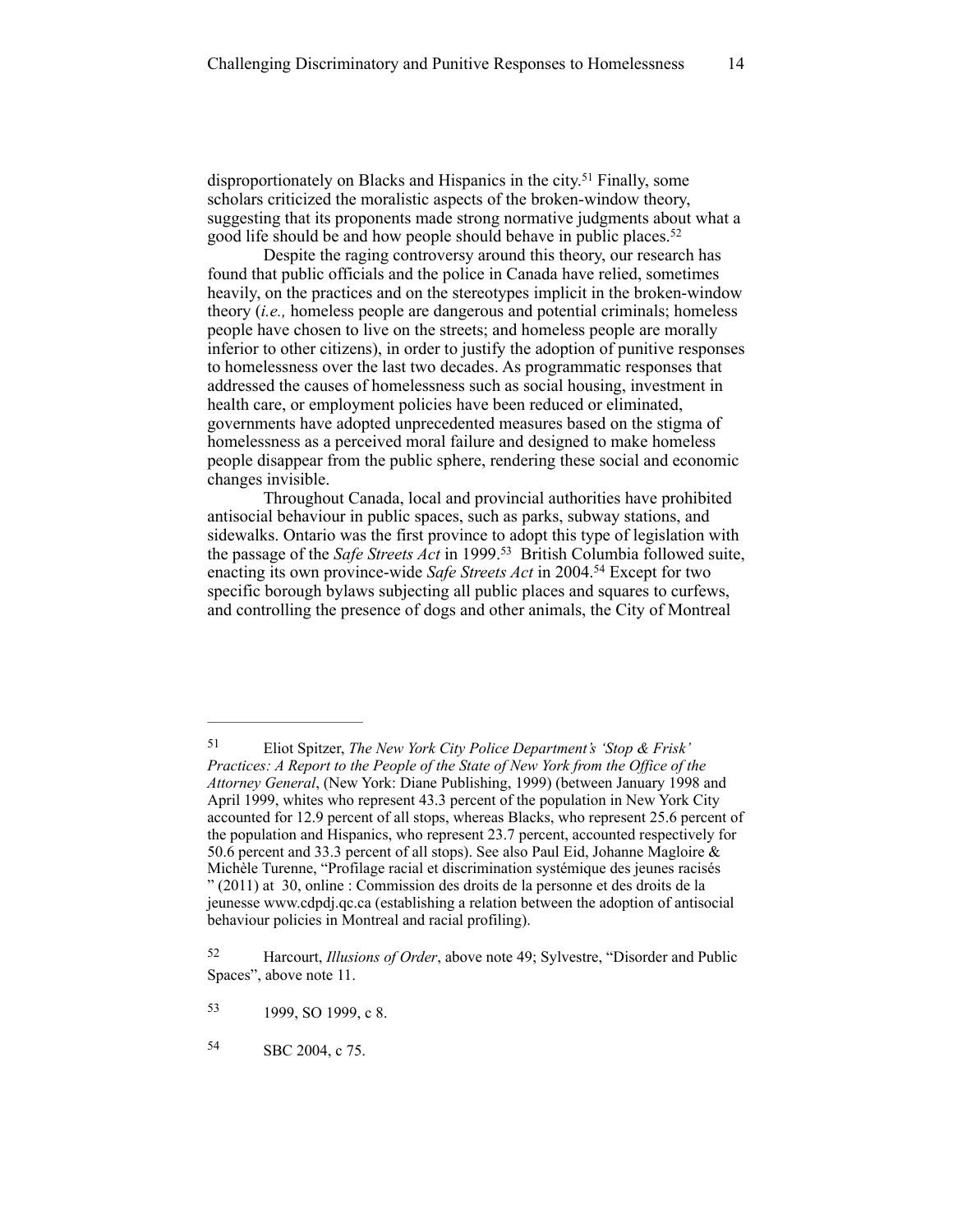and the Province of Quebec did not adopt new legislation.<sup>55</sup> However, local authorities and the police ranked combating antisocial behaviour among the highest concerns in the city and insisted that it should become a priority. The police worked with general, open-ended existing legislation,<sup>56</sup> while the City of Montreal and its boroughs made regulatory changes to the status of some public places, for instance by transforming them into parks in order for the police to control curfews. Significant architectural changes were also made to the public domain in order to restrict access to public spaces by homeless people. These included erecting walls and fences or adding concrete blocks around vacant lots or abandoned buildings that used to be occupied by the homeless and introducing new public furniture, such as park benches divided into three discrete sections separated by metal arm-rests, to prevent anyone, including the homeless, from lying down on them.<sup>57</sup>

All these measures have had severe effects on homeless populations and on people who use public space for activities related to their subsistence and survival. Homeless people rely on public spaces, from the moment the shelter requires them to leave in the morning, to the first line-up in front of the community health clinic, food bank, or soup kitchen, to the employment centre or a community organization to get social support, and then back to the final line-up in front of the shelter in the evening. By definition, homeless people are always on the move and always exposed – hence the French word "itinérant." Their lack of access to private space means that homeless people

City of Montreal, Ville-Marie Borough, P-3, o.8.1., Order modifying the 55 park curfews order, Resolution CA06 240540, Minutes from August 1, 2006 Council; City of Montreal, Ville-Marie Borough, Order adopting and modifying the City of Montreal Bylaw on the Control of Dogs and Other animals, Minutes from June 5, 2007, Council.

Relevant legislation includes: City of Montreal, by-law, RBCM, c B-3, *By-* <sup>56</sup> *law concerning noise*; City of Montreal, by-law, RBCM, c C-10, *By-law concerning dog and animal control*; City of Montreal, by-law, RBCM, c P-1, *By-law concerning peace and order on public property*; City of Montreal, by-law, RBCM, c P-12.2, *Bylaw concerning cleanliness and protection of public property and street furniture*; City of Montreal, by-law, RBCM, c P-3, *By-law concerning parks*; City of Montreal, by-law, RBCM, R-037, *By-law prescribing conditions regarding the possession and use of any transportation ticket issued under the authority of the Société de transport de Montréal*; City of Montreal, by-law, RBCM, R-036, *By-law prescribing standards of safety and conduct to be observed by passengers in the rolling stock and immovables operated by or for the Société de transport de Montréal*; *Highway Safety Code*, RSQ c C-24.2, ss. 444-453.1 & 505.

<sup>&</sup>lt;sup>57</sup> Sylvestre, "Disorder and Public Spaces," above note 11; Service de police de la Ville de Montréal, "Optimization of the Neighborhood Police" (2003).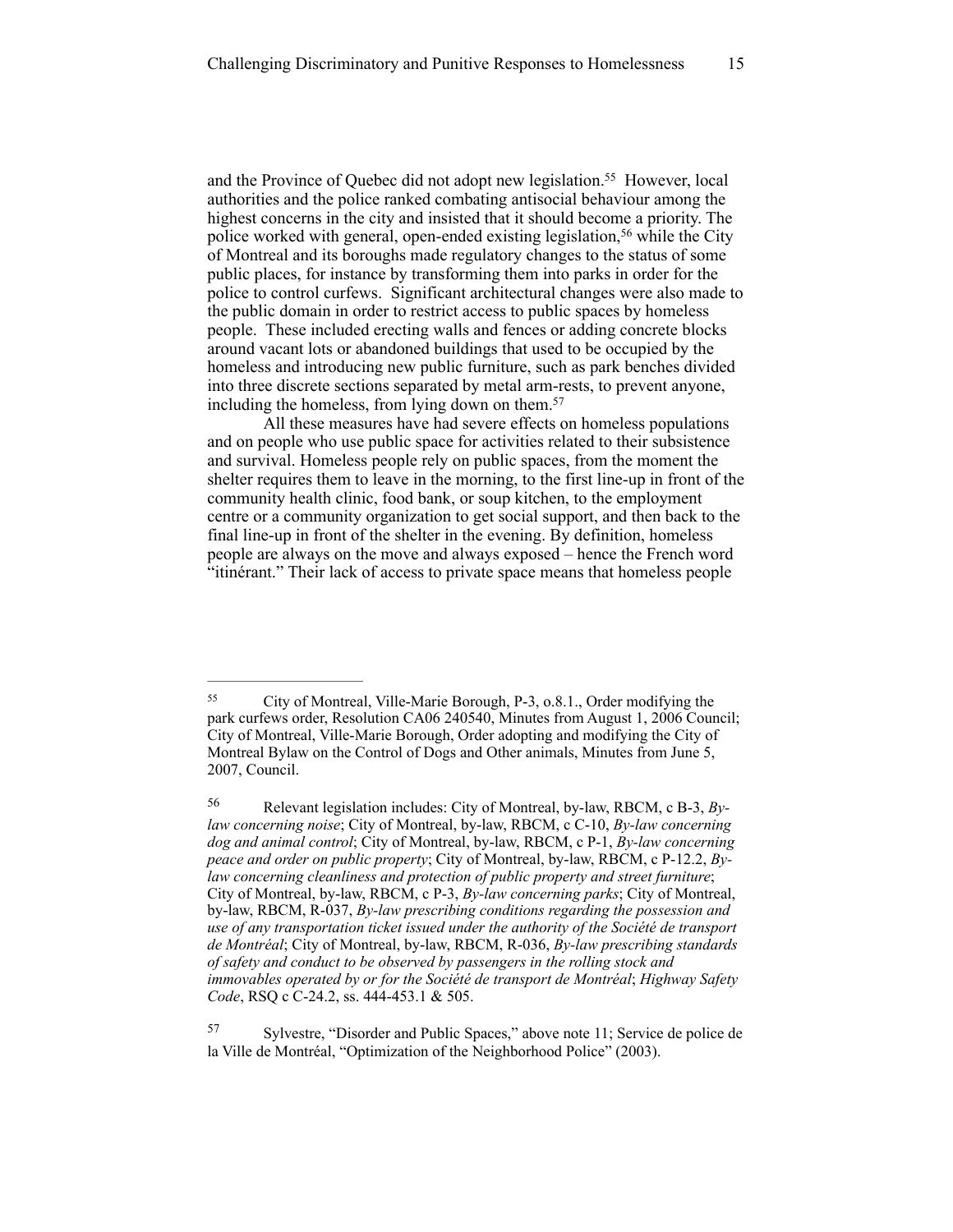are forced to meet their most basic needs in public spaces.<sup>58</sup> They are highly dependent on being able to use such spaces, yet at the same time are vulnerable to discriminatory treatment in them<sup>59</sup>.

In a research project on the penalization of homelessness in Canada, we collected data on the number of tickets issued against homeless people for violations related to their use and occupation of public spaces in the last decade in eight Canadian cities, including Vancouver, Winnipeg, Toronto, Ottawa, Gatineau, Montreal, Quebec City, and Halifax<sup>60</sup>. The results provide significant insights on the repressive practices to which homeless people are still subject in Canada, as well as on the patterns of discrimination and social profiling.

First, since the adoption of provincial statutes such as the Ontario *Safe Streets Act*<sup>61</sup> or the implementation of policies against anti-social behaviour, there has been a consistent increase in the number of tickets issued against homeless people. For instance, in Toronto, certificates of offences<sup>62</sup> were nine times more frequent in 2006 (6, 356 certificates) than they were in 2000 (710 certificates), with an overall increase of 800 percent and with the total number of certificates reaching  $16, 860$  in a period of six years. <sup>63</sup> In Ottawa, certificates of offences were fifteen times more frequent in 2006 (1, 527 certificates) than in 2000 (103 certificates), with a total increase of 1, 400 percent and a total number of certificates reaching 4, 882 in the six years after Ontario's *Safe Street Act* came into force.<sup>64</sup> This finding is echoed by O'Grady et al., who showed that the number of tickets issued to homeless youth has

<sup>&</sup>lt;sup>58</sup> Danielle Laberge & Shirley Roy, " Pour être, il faut être quelque part : la domiciliation comme condition d'accès à l'espace public" (2001) 33 Sociologie et sociétés 115.

Hermer & Mosher, *Disorderly People*, above note 2. <sup>59</sup>

 $60$  Sylvestre et al, "Occupation des espaces publics", above note 2.

*Safe Streets Act*, 1999, SO 1999, c 8.

*Provincial Offences Act*, RSO 1990, c P. 33, s 3 (According to this statute, 62 proceedings may be commenced by filing a "certificate of offence" or a "Provincial Office Notice" in addition to laying an information).

 $63$  Chesnay, Bellot & Sylvestre, "Taming the homeless", above note 2.

<sup>&</sup>lt;sup>64</sup> Sylvestre, et al, "Occupation des espaces publics," above note 2 at 544.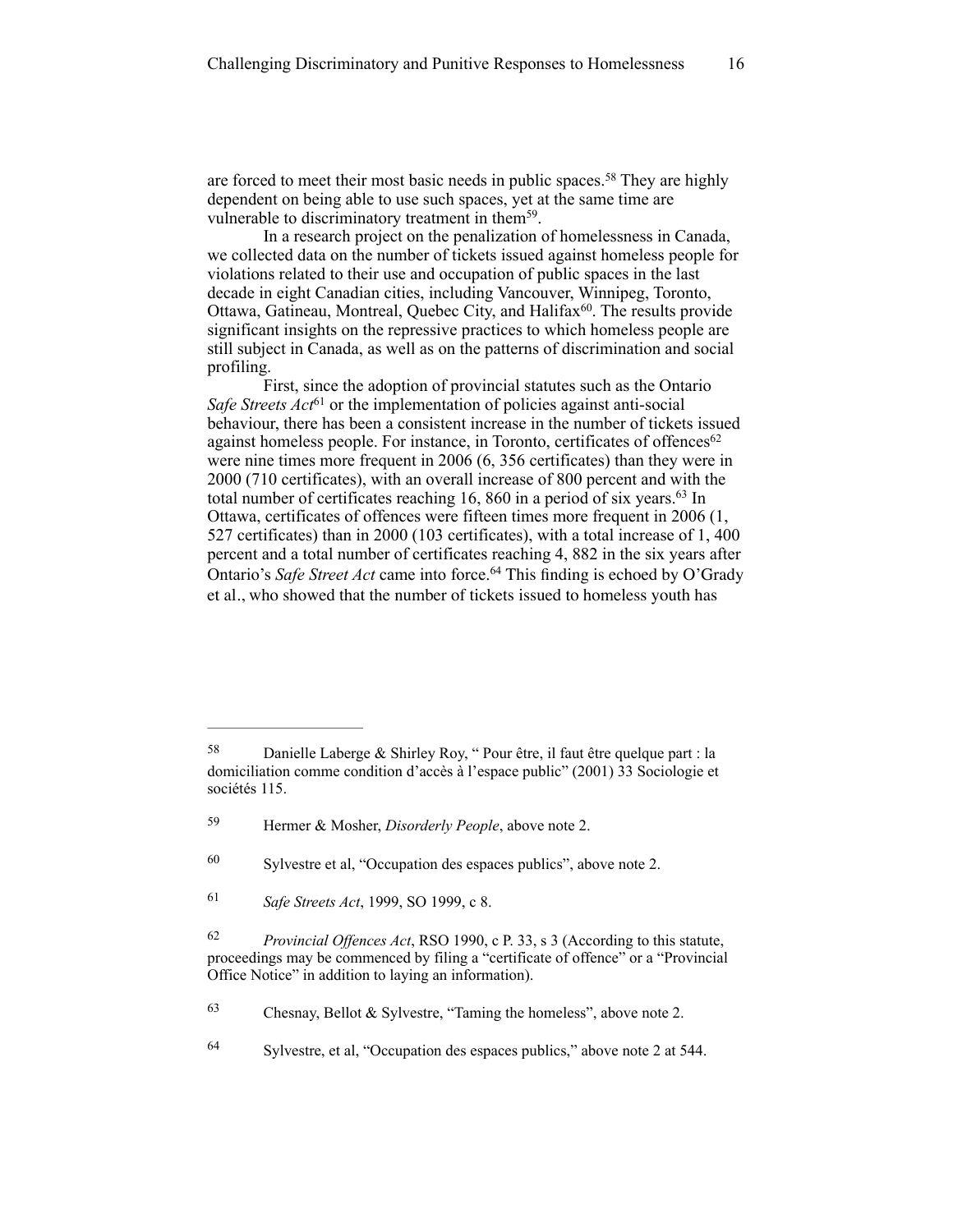been increasing exponentially over the past decade  $(2000-2010)^{65}$ . In British Columbia, 1,370 tickets were issued between 2005 and 2008; 91.7 percent of these were issued within the Metro Vancouver area. The number of tickets has increased six-fold since B.C.'s *Safe Streets Act*<sup>66</sup> came into force in 2005, amounting to an increase of 543 percent over that period.<sup>67</sup> In Montreal, between April 1<sup>st</sup>, 1994 and December 31<sup>st</sup>, 2010, the police issued 64, 491 statements of offence to 8,252 homeless people for violations of municipal by-laws or Montreal Transportation Society (STM) regulations. Almost half of those statements (30, 551) were issued between January  $1<sup>st</sup>$ , 2006 and December 31<sup>st</sup>, 2010. As a result, there were 6.5 times more tickets issued in 2010 (6, 562 statements) than in 1994 (1, 035 statements). 68

In all the above-named cities, including Montreal, these numbers are only the tip of the iceberg since they only include individuals who, at the time of the issuance, gave their address as one of the organizations or shelters working with street youth or the homeless population in the city. Moreover, homeless individuals are also charged with infractions to provincial legislation. For instance, in Ontario, tickets are also routinely issued under the *Highway Traffic Act*,<sup>69</sup> the *Liquor License Act*,<sup>70</sup> the *Environmental Protection Act*,<sup>71</sup> and the *Trespass to Property Act*,<sup>72</sup> as well as under municipal by-laws. These non-*Safe Streets Act* infractions are not included in our statistics.

Secondly, in every Canadian city, homeless people are sanctioned either for resorting to street survival strategies (such as practicing squeegee or panhandling), or for merely being in public spaces, rather than being punished for causing any particular harm or presenting a specific threat to personal

 $67$  Chesnay, Bellot & Sylvestre, "Taming the homeless", above note 2.

 $^{68}$  Céline Bellot & Marie-Eve Sylvestre, "La judiciarisation des personnes itinérantes à Montréal : 15 années de recherche, faits et enjeux" (22 February 2012), online: The Homeless Hub [www.homelesshub.ca](http://www.homelesshub.ca) [Bellot & Sylvestre, "La judiciarisation des personnes itinérantes"].

<sup>65</sup> Bill O'Grady, Stephen Gaetz & Kristi Buccieri, "Can I see your I.D.? The policing of youth homelessness in Toronto" (2011), online: The Homeless hub [www.homelesshub.ca](http://www.homelesshub.ca) (the authors showed that the number of tickets has been exponentially increasing for the past decade (2000-2010) in the case of homeless youth).

*Safe Streets Act*, SBC 2004, c 75 <sup>66</sup>

<sup>69</sup> RSO 1990, c H 8.

<sup>70</sup> RSO 1990, c L 19.

RSO 1990, c E 19. <sup>71</sup>

<sup>72</sup> RSO 1990, c T 21.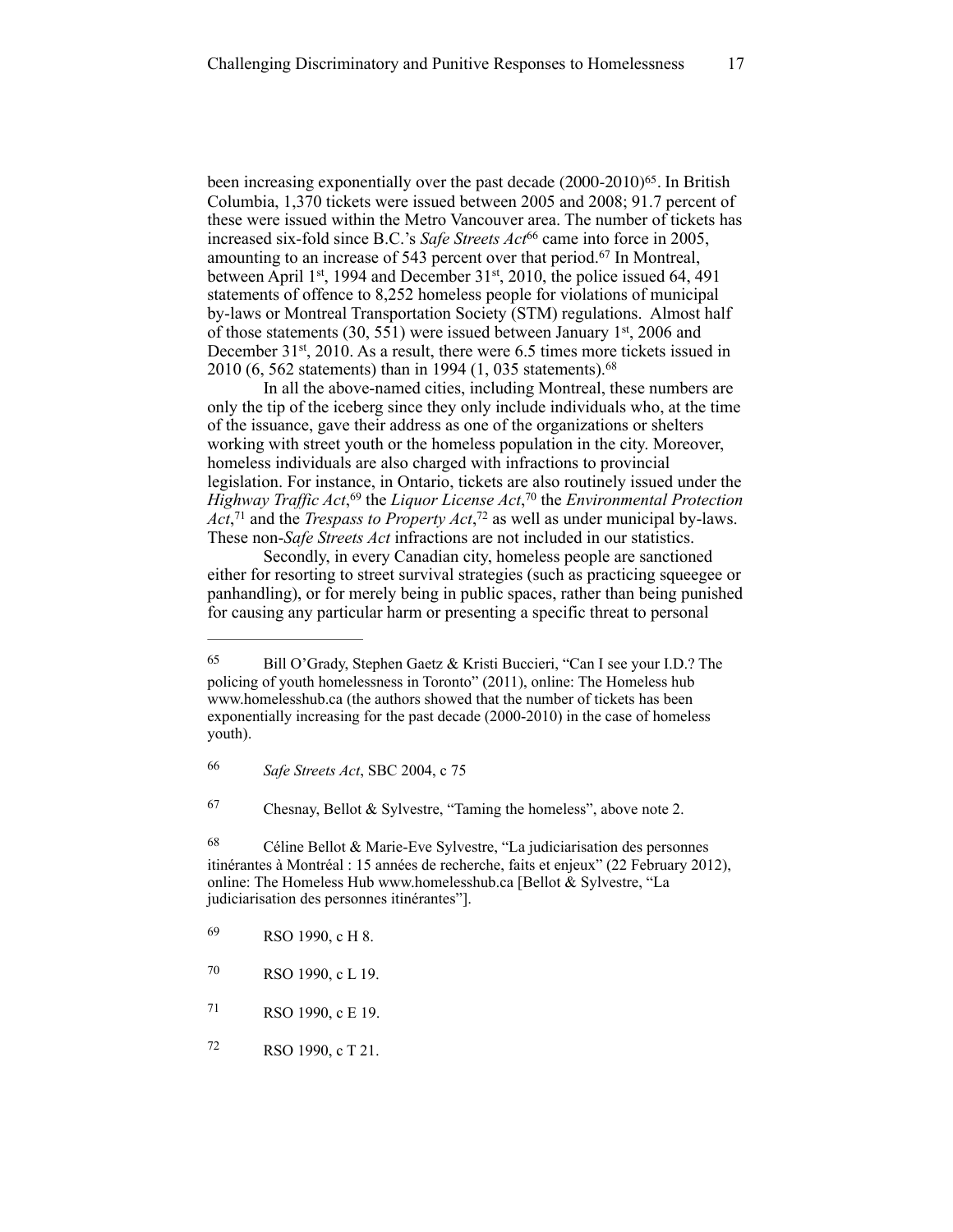integrity or security. In Ontario, Quebec, and British Columbia, the most common offences for which homeless people are charged include "soliciting a person in a stopped, standing or parked vehicle" (these tickets represent 47.6 percent of the total of tickets issued in Toronto and Ottawa); "soliciting a captive audience—using or waiting to use an automated teller machine, a phone booth, public washroom, bus stop, parking lot"; or "soliciting someone who is a vehicle" (these tickets represent 71 percent of the total of tickets issued in Vancouver);<sup>73</sup> or "public drunkenness" or "public consumption of alcohol" (these tickets represent 61 and 37 percent of all tickets issued pursuant to Montreal and Quebec City by-laws respectively.)74

Our studies have also found that these repressive measures have had an impact on homeless individuals of all ages. For instance, in Montreal, between 1994 and 2004, 31 percent of statements of offence were issued against individuals below the age of thirty; 36 percent against homeless people between thirty and forty-four years of age and 33 percent against individuals above forty-five years old. Women received approximately 8 percent of all statements issued during that period, while 92 percent were issued to men.<sup>75</sup> Generally speaking, the more unstable and visible homeless people are, the more likely it is that they will receive statements of offence. Nonetheless, whether individuals are younger or older, male or female, whether they are chronically, episodically, or transitionally homeless, and whether they live on the streets, in shelters, or are transitioning from friends or family housing units, they receive statements of offences simply because they occupy public spaces on a daily basis, to satisfy their most basic needs.

In 2005, the Quebec Human Rights Commission established a taskforce to examine the potentially discriminatory effect of City of Montreal by-laws on homeless people<sup>76</sup>. In November 2009, the Commission produced a legal opinion suggesting that the over-penalization of homeless people was a direct consequence of their being targeted and socially profiled by the

 $^{75}$  Céline Bellot et al, "Judiciarisation et criminalisation des populations itinérantes à Montréal" (2005), online : RAPSIM http://www.rapsim.org/docs/ [rapport\\_Bellot\\_05\\_VF.pdf \[Bellot et al, "Judiciarisation et criminalisation"\].](http://www.rapsim.org/docs/rapport_Bellot_05_VF.pdf)

 Commission des droits de la personne et des droits de la jeunesse du Québec, 76 "The Judicialization of the homeless in Montreal : a case of social profiling. Executive Summary of the Opinion of the Commission" at 1 (2009), online: CDPDJ [www.cdpdj.qc.ca](http://www.cdpdj.qc.ca) [Commission des droits de la personne et des droits de la jeunesse du Québec, "The Judicialization of the homeless in Montreal].

<sup>&</sup>lt;sup>73</sup> Chesnay, Bellot & Sylvestre, "Taming the homeless", above note 2.

 $^{74}$  Bellot & Sylvestre, "La judiciarisation des personnes itinérantes", above note 67; Dominique Bernier et al, "La judiciarisation des personnes itinérantes à Québec: des discours aux chiffres" (November 2011), online : The Homeless Hub [http://www.homelesshub.ca/judiciarisationquebec.](http://www.homelesshub.ca/judiciarisationquebec)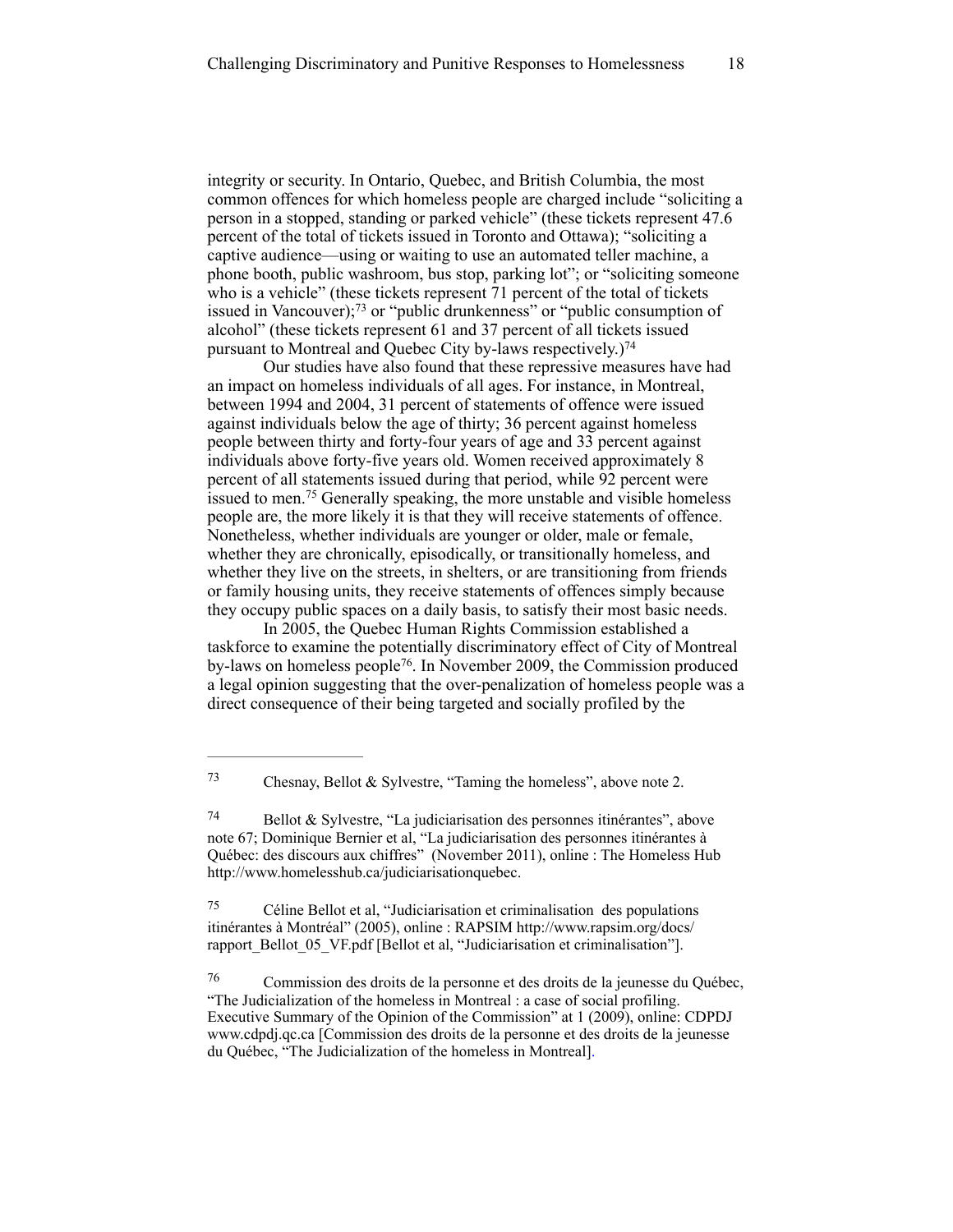Montreal police<sup>77</sup>. The Commission argued that homeless people were victims of "systemic discrimination" because discrimination ensued from a series of factors including citywide policies, institutional statements, by-laws, policing practices, and discretion, and was not the result of an isolated factor.<sup>78</sup> Based on our studies, the Commission estimated that homeless people had received between 30 percent and 50 percent of all statements of offences issued on the territory served by the Montreal police in 2004 and 2005. For instance, in 2004, at least 3, 281 of 10, 397 statements of offences were issued to homeless people (31.6 percent). Using the same methodology, we have found that between 2006 and 2010, homeless people received, on average, approximately 25 percent of all statements of offences issued by the Montreal police.<sup>79</sup> In contrast, the most recent estimates establish that homeless people represent between 1 to 2 percent of the population of Montreal. 80

According to the Commission, social profiling is a form of discrimination pursuant to section 10 of the Quebec *Charter of Human Rights*  and Freedoms,<sup>81</sup> which prohibits discrimination on a number of grounds, including "social condition." Social condition has been a prohibited ground of discrimination under the Quebec *Charter* since its adoption in 1975. In a 1994 policy statement on social condition, the Quebec Human Rights Commission describes this ground as referring to a rank, a social position, or class attributed to someone principally because of his or her level of income, occupation, and education, having regard to the objective and subjective components of each.<sup>82</sup> Homelessness has been accepted by human rights tribunals, courts, and the Quebec Human Rights Commission as a form of "social condition."83 Like racial profiling:

*Ibid.* <sup>78</sup>

 Bellot & Sylvestre, "La judiciarisation des personnes itinérantes," above 79 note 67.

 Statistics Canada, *Census 2005*, cited in Campbell & Eid, "La judiciarisation 80 des personnes itinérantes à Montréal", above note 76 at 43.

 $81$  RSO c C-12, s 10.

*Ibid* at 45. <sup>83</sup>

 $^{77}$  Christine Campbell & Paul Eid, "La judiciarisation des personnes itinérantes à Montréal : un profilage social" (2009), online : CDPDJ www.cdpdj.qc.ca [Campbell & Eid, "La judiciarisation des personnes itinérantes à Montréal"].

Commission des droits de la personne et des droits de la jeunesse, *Lignes* <sup>82</sup> *Directrices sur la Condition Sociale* (Montréal: Commission des droits de la personne, 1994).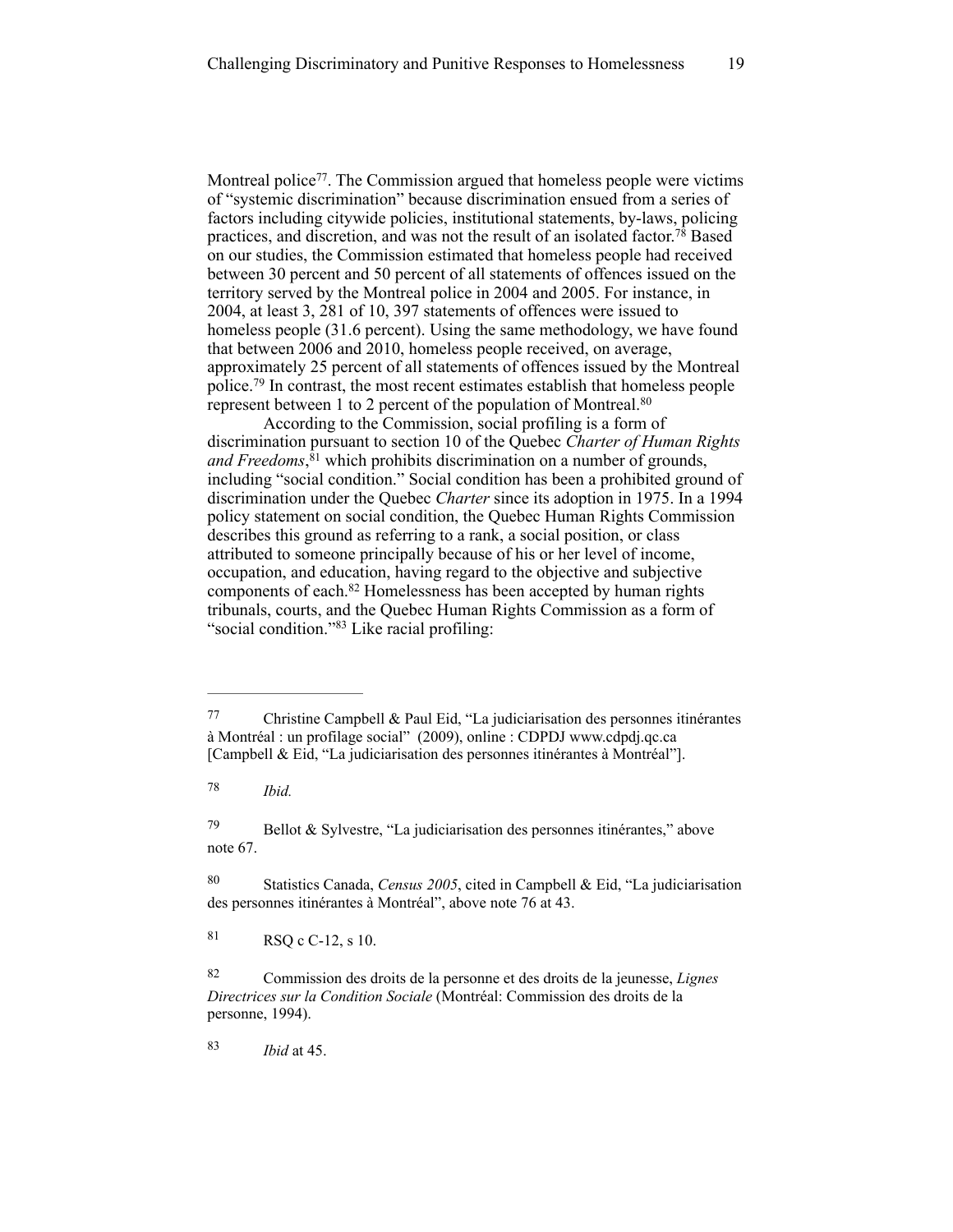[s]ocial profiling refers to any action taken by one or several persons in a position of authority with respect to a person or a group of persons, for the purposes of safety, security or public protection, that relies on social condition, whether it is real or presumed, without any reason or reasonable suspicion, with the effect of subjecting that person to differential treatment. This includes any action taken by persons in a position of authority applying a specific measure in a disproportionate manner on one segment of the population because of their social condition, real or presumed. 84

According to the Commission, social profiling is triggered by an action taken against a person based on the fact that the person appears to be a member of an identified group of people. In the case of homelessness, profiling may be based on a person's "sloppy or neglected appearance," "bad bodily odour or personal hygiene," and "used and ill-assorted clothing."85 Social profiling can be exercised in different ways. It can be the result of a broad interpretation of by-laws in order to criminalize homeless people. For instance, the Montreal police used the general prohibition against using "street furniture for a purpose other than the one for which it is intended<sup> $36$ </sup> to ticket homeless people who are lying down on a park bench instead of sitting upright on it. It can also be the result of issuing a statement of offence for an offence that would otherwise go unchecked for the rest of the population, such as jaywalking or throwing a cigarette butt on the sidewalk. 87

The evidence we collected, as well as the findings of the Quebec Human Rights Commission, are extremely relevant in light of the Canadian *Charter*'s jurisprudence on social and economic rights, because lack of empirical evidence is often used by the courts to reject discrimination claims.  $88$  For instance, in *R v Banks*, the Ontario Court of Appeal examined

Campbell & Eid, "La judiciarisation des personnes itinérantes à Montréal", 84 above note 76 at 89-96 [translated by authors].

<sup>85</sup> *Ibid* at 89.

City of Montreal, revised by-law C P-12.2, *By-law Concerning Cleanliness* <sup>86</sup> *and Protection of Public Property and Street Furniture*, s 20.

 $87$  Campbell & Eid, "La judiciarisation des personnes itinérantes à Montréal", above note 76 at 90-96.

<sup>88</sup> See Martha Jackman, "Reality Checks: Presuming Innocence and Proving Guilt in Charter Welfare Cases" in Margot Young et al, eds, *Poverty: Rights, Social Citizenship, Legal Activism* (Vancouver: UBC Press, 2007) 23 (the author provides an interesting analysis of the use of empirical evidence).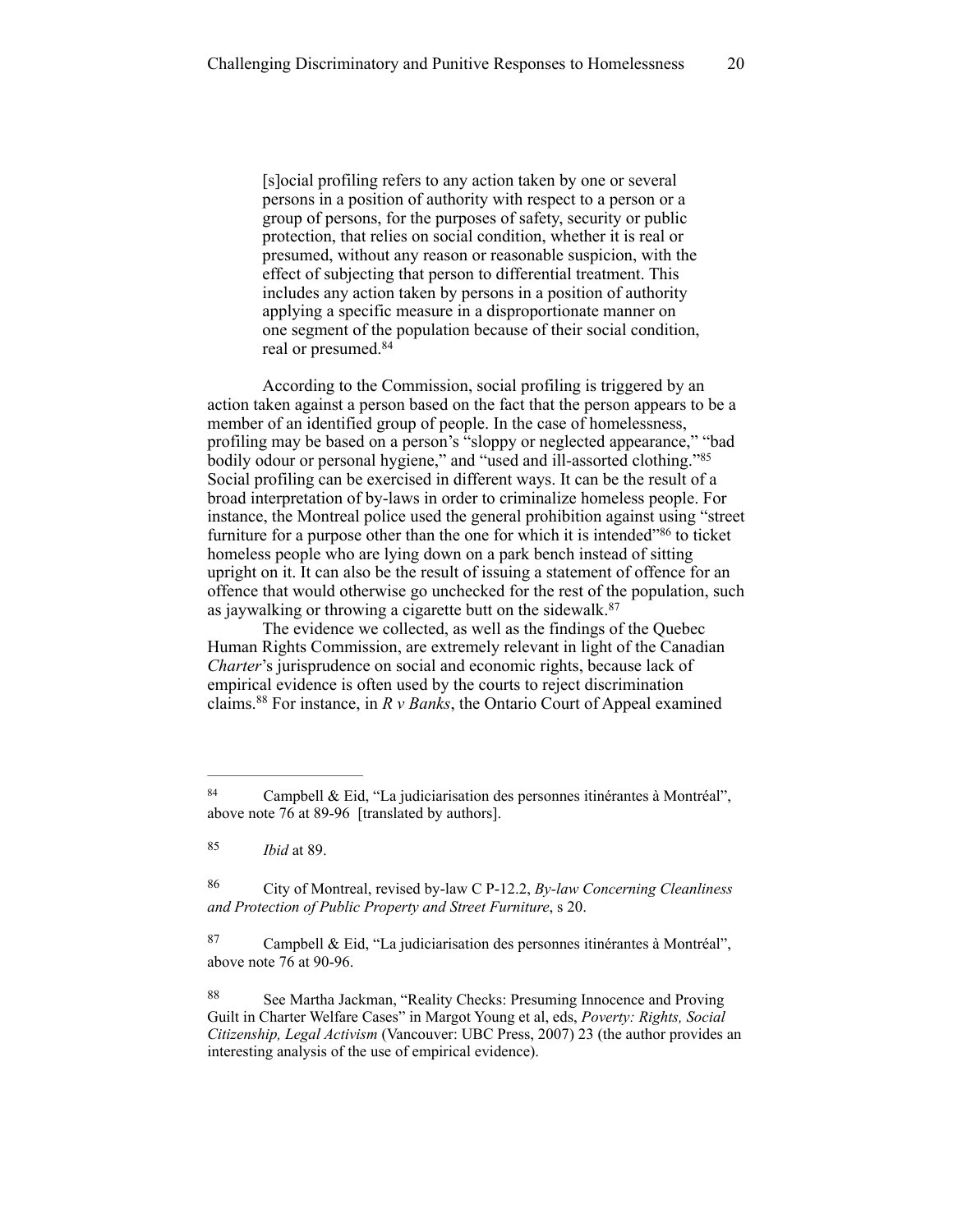the constitutionality of section 3(2) of the Ontario *Safe Streets Act*<sup>89</sup> and found that it did not violate section 15 of the *Charter*. Among other things, the Court held that the appellants had failed to establish, as a matter of fact, that there was selective enforcement by the police of the prohibition against soliciting in an aggressive manner while on the roadway against those who beg or squeegee.<sup> $\overline{90}$ </sup> In coming to this conclusion, Juriansz J relied on the trial judge who qualified the evidence in question as "frail."91

Our studies also found that authorities frequently adopt abusive, harassing behaviour towards the homeless population, such as issuing a statement of offence to someone who is sleeping, or issuing multiple statements of offence for the same behaviour in a very short period of time. The Quebec Human Rights Commission came to the general conclusion that several City of Montreal by-laws had a discriminatory impact on, and that they infringed homeless people's rights to life, security, integrity, dignity, liberty, and equal access to public spaces<sup>92</sup>. The Commission recommended that: (1) "the institutional standards and policies of the SPVM [Service de police de la ville de Montréal] be amended to remove any element that targets and stigmatizes the homeless;" (2) "the use of repressive methods by the SPVM against the homeless be based, not on a perception that their presence might be disturbing or threatening, but on neutral behavioural criteria applicable to all citizens, such as the degree of nuisance or danger created by the behaviour;" (3) "that each municipality and borough, as well as the provincial government, review all the regulatory and legislative provisions that punish behaviour in public spaces to ensure that they identify a specific nuisance and that the provision is justified;" and (4) "the State strengthens the economic and social rights set out in the Charter at the earliest opportunity to protect the rights of the most vulnerable people in society, and in particular the rights of the homeless."<sup>93</sup> A few days prior to the Human Rights Commission's report, the Commission of Social Affairs of the Quebec National Assembly also released the report of the Parliamentary Commission on Homelessness, recommending the eradication of the judicial records of homeless people who had been convicted of violating municipal by-laws and

*Ibid.* <sup>91</sup>

 Commission des droits de la personne et des droits de la jeunesse du Québec, 92 "The Judicialization of the homeless in Montreal", above note75 at 5.

*Ibid*, at 5-6. <sup>93</sup>

*Safe Streets Act*, 1999, SO 1999, c 8. *<sup>89</sup>*

<sup>&</sup>lt;sup>90</sup> *Banks*, above note 9 at para 95.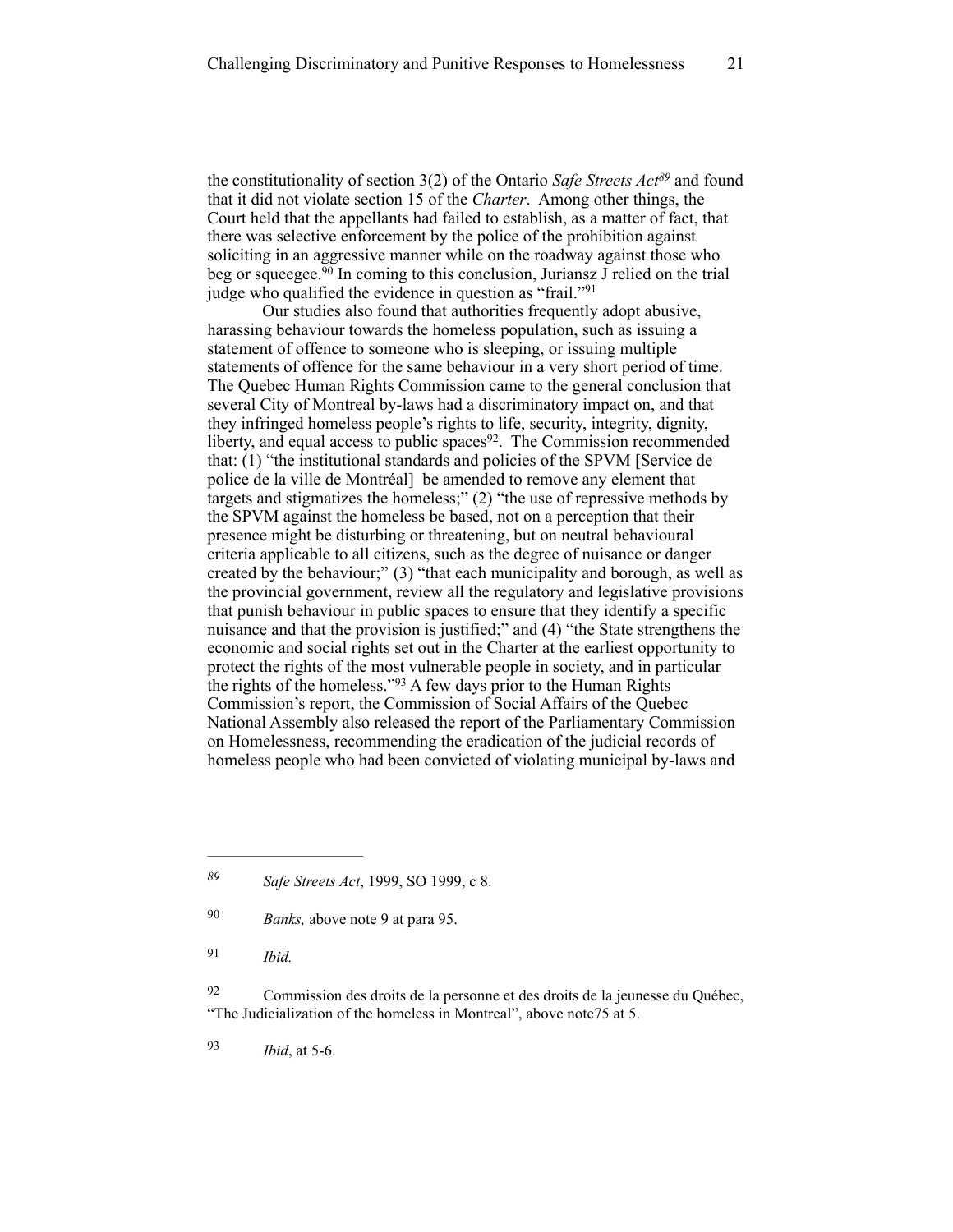provincial statutes related to the occupation of public spaces.<sup>94</sup> In doing so, the Parliamentary Commission recognized the ineffectiveness of punitive strategies aiming at penalizing homeless people in Quebec.

Depending on their personal circumstances, homeless people and vulnerably housed people are a relatively powerless group of individuals in Canadian society. Their voices are largely unheard and their interests tend to be overlooked in the political process. For instance, they are not considered interested parties when cities put forward development or revitalization projects which will have significant impact on homeless communities and on the vulnerably housed, by displacing them, by raising the price of housing or property, or by increasing demands for repression and containment of homeless populations. In the words of a former Montreal City Councillor, "they [homeless people] are not welcome anywhere."<sup>95</sup>

Similarly, community organizations and shelters that provide homeless services are not welcome in most neighbourhoods. Local neighbourhood movements informally called "Not in my Backyard" (NIMBY) have been formed in several cities, essentially advocating that, while social and community groups working with homeless people should be allowed to exist and continue their activities, they should not be allowed to do so in their neighbourhood. These movements have prevented the operation, centralization, and expansion of community shelters. For instance, there was significant resistance within the community when the *Refuge des jeunes de Montreal*, a drop-in center and shelter for homeless youth, had to move to the Montreal Gay Village in 2010. Businesses and resident associations expressed their opposition to the move, arguing that there were already too many community organizations serving the homeless population in the area and that it would attract further criminal activity. 96

The case of the City of Ottawa further illustrates the kinds of stigma and exclusion faced by homeless people and community shelters. In 2005, an Ottawa City Councillor called for, and obtained, a moratorium on downtown homeless services. His rationale was that the concentration of social supports in the downtown area had created a ghettoizing effect and had also attracted homeless people to Ottawa. This was a point of view shared by former Mayor O'Brien who, in 2007, stated that Ottawa was attracting the homeless "like seagulls at the dump" by offering so many services. On another occasion, Mayor O'Brien compared homeless people to pigeons, saying that if we

Commission de la santé et des services sociaux sur l'itinérance au Québec, 94 "Itinérance : Agissons ensemble" (2009) at 20, online : Dianova www.dianova.ca.

<sup>&</sup>lt;sup>95</sup> Clairandrée Cauchy, "Les itinérants ne sont bienvenus nulle part, dit le conseiller Peter Yeomans", *Le Devoir* (12 May 2004).

Annabelle Nicoud, "Refuge des jeunes: un déménagement controversé", *La* <sup>96</sup> *Presse* (8 June 2010), online : La Presse [www.lapresse.ca.](http://www.lapresse.ca)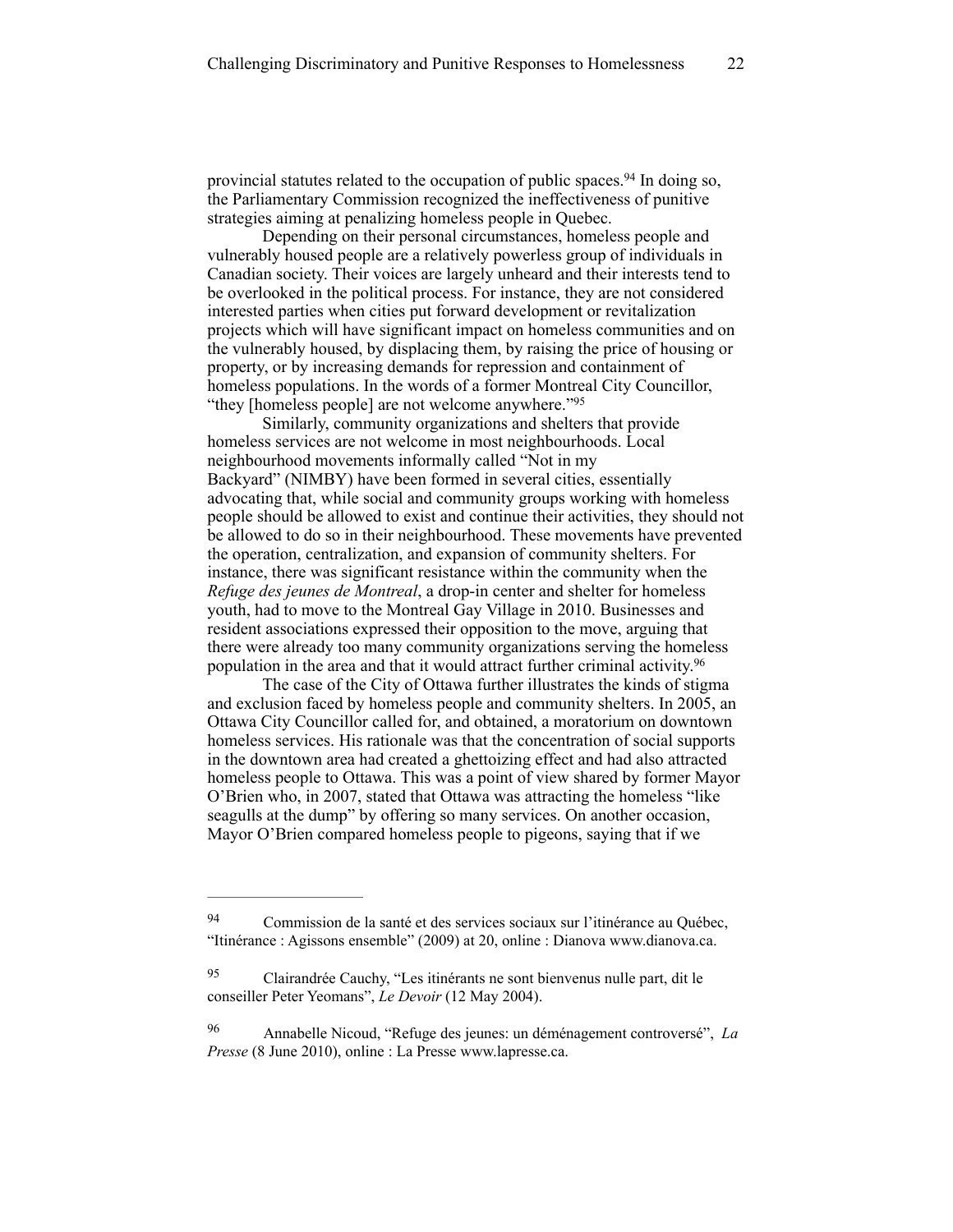would stop feeding them, they would stop coming.<sup>97</sup> These beliefs reflect general stereotypes about homeless people as inferior, irresponsible, and undesirable inhabitants who will bring about urban decay and disorder. These views are, however, not grounded in empirical evidence: this is not a chickenand-egg situation and shelters and community organizations choose to locate near the population they wish to serve. Moreover, if social support for the homeless population were to be stopped, homeless people would not disappear. Their situation would simply become even more critical and precarious.

Attitudes towards homeless people are informed by prejudices and stereotypes that are generally applied to poor people.<sup>98</sup> A recent Angus Reid survey commissioned by the Salvation Army found that, despite widespread concern about poverty as one of the most serious problems facing Canada, a disturbingly high number of respondents viewed people living in poverty as morally inferior, lazy, and responsible for their own circumstances.<sup>99</sup> The survey found that nearly half of all respondents agree with the notion that if poor people really want to work, they can always find a job; 43 percent agree that "a good work ethic is all you need to escape poverty;" 41 percent believe that the poor would "take advantage" of any assistance given and "do nothing;" 28 percent believe the poor have lower moral values than average; and nearly a quarter believe that "people are poor because they are lazy." The results of this survey reflect the patterns of discrimination and prejudice described in expert evidence considered by Ferrier J in *R v Clarke*, in which it was found that "there is widespread prejudice against the poor and the homeless in the widely applied characterization that the poor and homeless are dishonest and irresponsible and that they are responsible for their own plight."100

The prevalence of discriminatory attitudes towards those who are poor or homeless has led most provinces and territories to include some form of protection from discrimination on the ground of social condition, receipt of social assistance, or source of income, in their human rights legislation. The *Canadian Human Rights Act*<sup>101</sup> does not however include a ground of discrimination linked to social condition*.* In 2000, the *Act* was reviewed by a

 $[2003]$  OJ No 3883 (CanLII) (Ont Sup Ct).

101 RSC 1985, c H-6.

<sup>&</sup>lt;sup>97</sup> "Pigeons' squawk over mayor's comments on homeless", *CBC News* (25 April 2007), online: CBC [www.cbc.ca.](http://www.cbc.ca)

<sup>98</sup> Martha Jackman, "Constitutional Contact with the Disparities in the World: Poverty as a prohibited ground of discrimination under the *Canadian Charter* and Human Rights Law" (1994) 2:1 Rev Const Stud 76 at 90-95.

 $99$  Salvation Army, "Debunking myths about Poverty in Canada" (2011), online: Salvation Army [www.salvationarmy.ca.](http://www.salvationarmy.ca/wp-content/uploads/2012/01/theDiginityProject_report_Mar2011_rgb.pdf)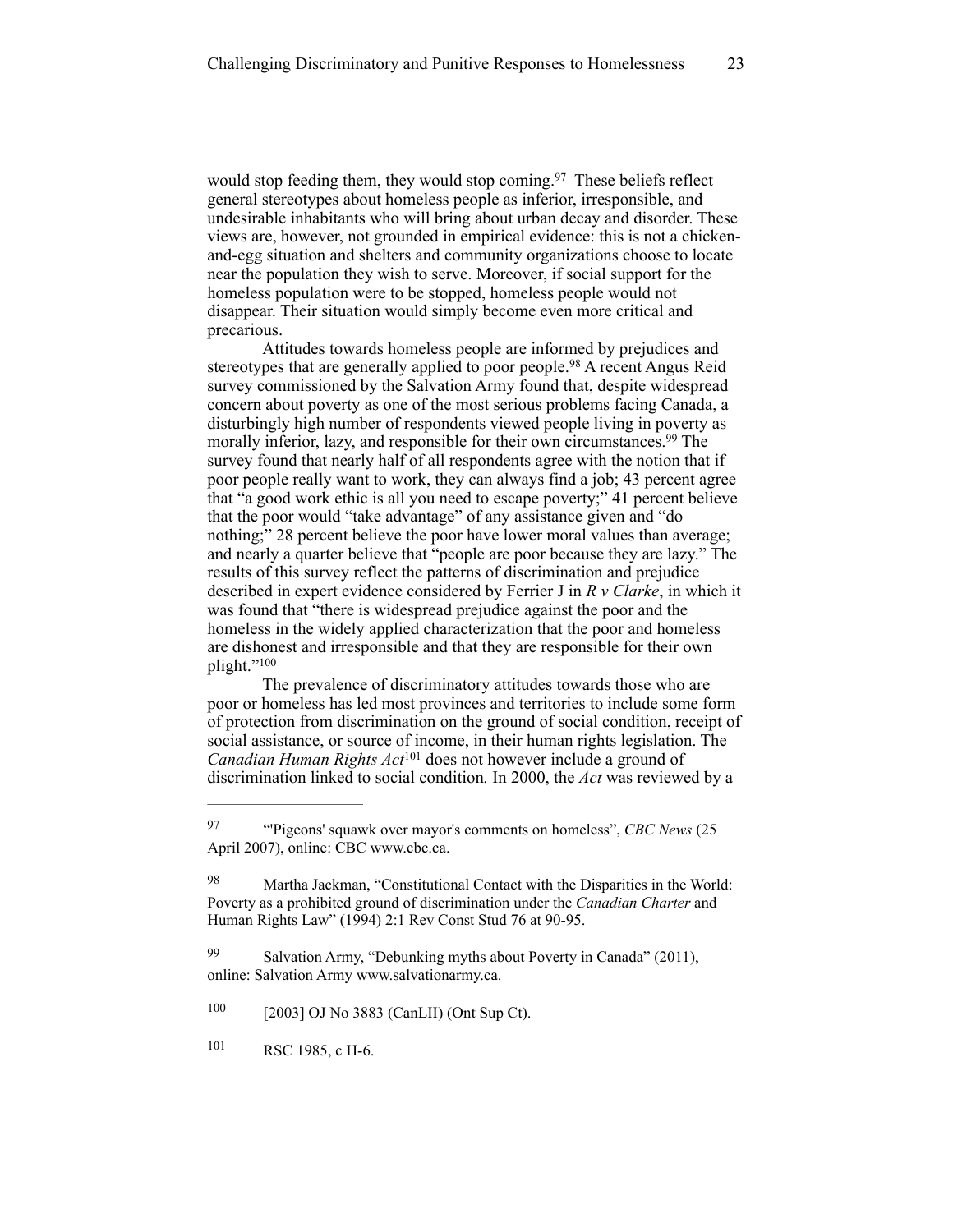special panel chaired by former Supreme Court Justice Gérard Laforest at the request of the federal Minister of Justice. The panel was asked to consider whether the ground of "social condition" should be added to the *Act*. Relying on extensive research and consultations held across Canada, the panel stated that:

> Our research papers and the submissions we received provided us with ample evidence of widespread discrimination based on characteristics related to social conditions, such as poverty, low education, homelessness and illiteracy. We believe there is a need to protect people who are poor from discrimination... We believe it is essential to protect the most destitute in Canadian society against discrimination. At the very least, the addition of this ground would ensure there is a means to challenge stereotypes about the poor in the policies of private and public institutions. We feel that this ground would perform an important educational function.<sup>102</sup>

Nonetheless, these discriminatory attitudes towards people living in poverty still pervade the judicial system. For instance, in rejecting the appellants' section 15 *Charter* claim in *R v Banks*, Juriansz JA held that the proposed analogous ground of "the poor who beg" or "beggars"<sup>103</sup> referred to an activity, rather than to "an immutable or constructively immutable personal quality that [could] only be changed at a 'great personal cost'" to personal identity and dignity.  $104$  He pointed out that the appellants themselves referred to begging as a "private choice of a means of subsistence."105

In light of the prevailing patterns of penalization, social profiling and discrimination outlined above, we shall now examine the question of immutability as it applies in the context of homeless people. We argue that being homeless cannot be understood merely as a question of personal choice, but rather is a social construct that is difficult to change. We conclude that the use of punitive responses to homelessness by the State aggravates the social condition of homeless individuals.

 $105$  *Ibid* at para 101.

<sup>&</sup>lt;sup>102</sup> Canadian Human Rights Act Review Panel, "Promoting Equality," at Part One, ch 17(e), online: CURA www.socialrightscura.ca.

<sup>&</sup>lt;sup>103</sup> *Banks*, above note 9 at para 98.

 $104$  *Ibid* at paras 98-100.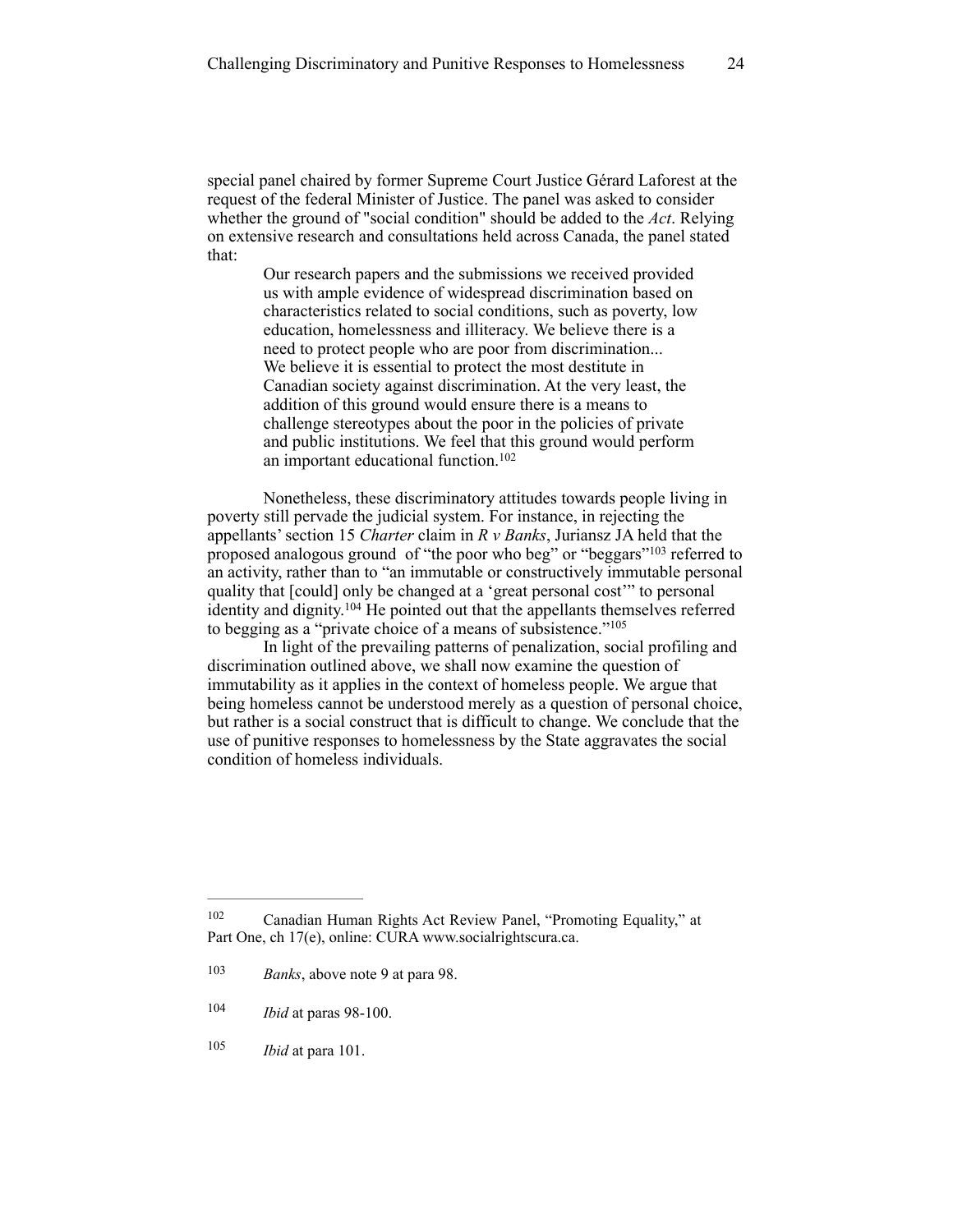#### **B) Homelessness and the question of immutability and choice**

Understanding homelessness as a choice is a simplistic explanation - one that does not take into consideration how human actions and conditions are socially constructed as well as embedded in social structures, constraints, and interactions.  $106$  Creating a dichotomy between choice and constraint is misleading, as it does not correspond to lived experience. The challenge, then, becomes to determine how such reality can be effectively translated into our existing legal categories, which tend to be unnecessarily rigid and binary.

In many ways, homeless people are ordinary individuals. They are intelligent, autonomous, and creative. They are rational and capable of elaborating sophisticated strategies. While some of them quietly suffer their fate, others struggle, resist, and fight against injustice. Many homeless people also claim responsibility for their choices, including their decision to become homeless. We could all too easily conclude that homeless people have assimilated and transformed the discourse of their domination into something of their own choosing but, in doing so, we would be missing something fundamentally important. Choice is indeed crucial for homeless people: it gives them control over their lives and it allows for resistance against the prevailing social and economic order.

This being said, we should also realize that these affirmations of choice are systematically accompanied by a series of explanations regarding the circumstances surrounding their actual decisions. Ethnographic studies are replete with stories showing the complexity of homeless people's choices: some relate having been thrown out of their families due to alcohol or drug problems, others report having voluntarily given up on entering the formal economy due to either a lack of cultural capital or skills, or simply because of racism, and others admit to having decided to quit a job or a community to preserve their integrity or resist physical, sexual, or institutional violence.<sup>107</sup> This is of particular concern with regards to Aboriginal people who are disproportionately represented in the streets of many Canadian cities. For instance in Montreal, around 40 percent of children coming from northern communities have been victims of some form of sexual abuse.<sup>108</sup> Distress is

<sup>106</sup> See Marie-Eve Sylvestre, "Rethinking Criminal Responsibility for Poor Offenders: Choice, Monstrosity and the Logic of Practice" (2010) 55:4 McGill LJ 771 (contains a more detailed argument).

<sup>&</sup>lt;sup>107</sup> See for example Mitchell Duneier, *Sidewalk* (New York: Farrar, Straus and Giroux, 1999) [Duneier, *Sidewalk*]; Philippe Bourgois & Jeff Schonberg, *Righteous Dopefiend*, (Berkeley: University of California Press, 2010).

<sup>&</sup>lt;sup>108</sup> Brian Myles, "Le tiers-monde au bout de la rue", *Le Devoir* (26-27 February 2005).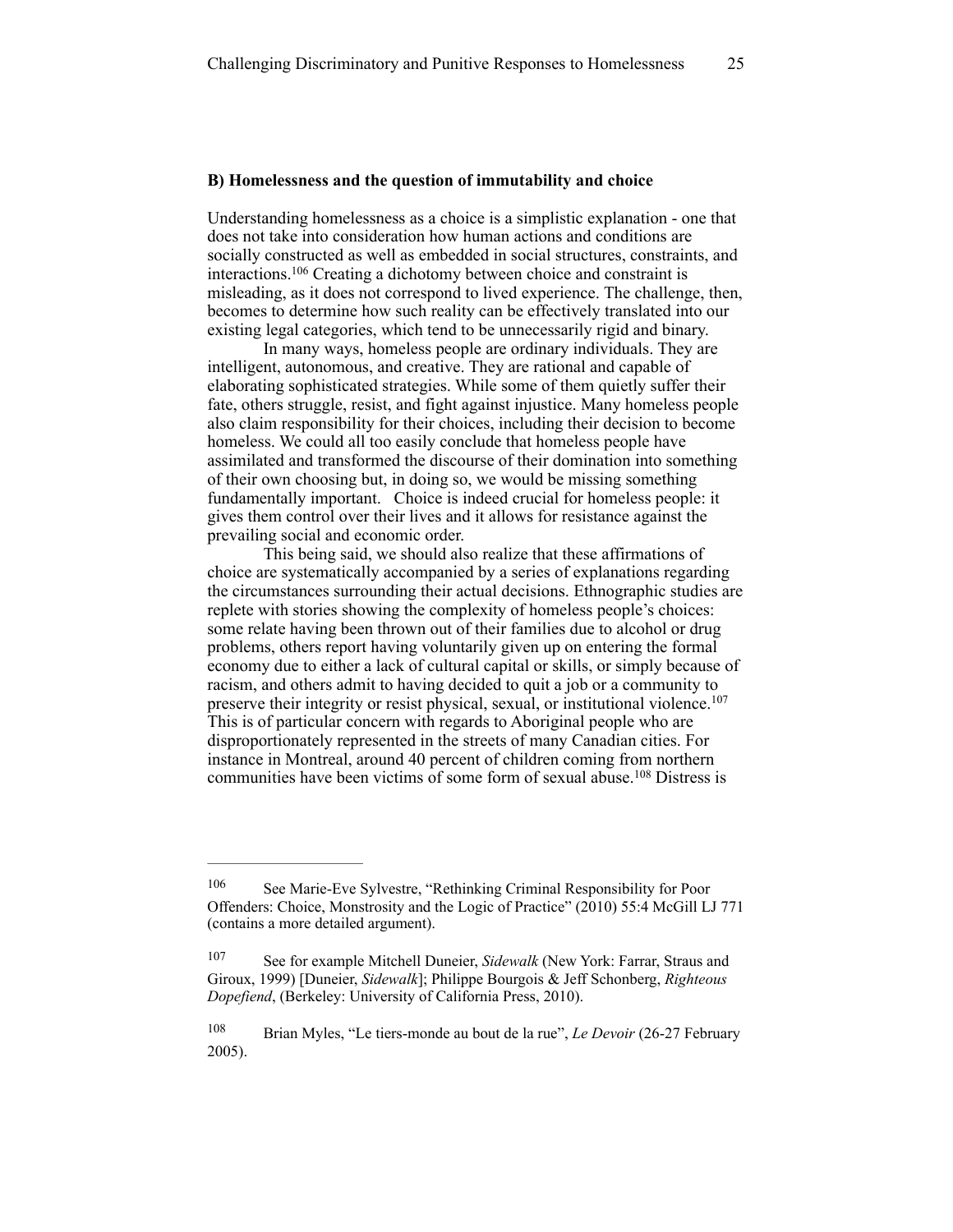also a part of life in these communities: for example, the suicide rate in Nunavik is up to seventy-nine deaths for every 100, 000 inhabitants.<sup>109</sup>

Furthermore, recognizing homeless people's freedom and autonomy should not allow us to forget that homelessness and housing precariousness create constraints that have overarching effects on homeless people's options and opportunities, as well as on their immediate everyday life decisions. In his book on the working poor, David Shipler explains how pervasive socioeconomic disadvantage can be:

[E]very problem magnifies the impact of the others, and all are so tightly interlocked that one reversal can produce a chain reaction with results far distant from the original cause. A run-down apartment can exacerbate a child's asthma, which leads to a call for an ambulance, which generates a medical bill that cannot be paid, which ruins a credit record, which hikes the interest rate on an auto loan, which forces the purchase of an unreliable used car, which jeopardizes a mother's punctuality at work, which limits her promotion and earning capacity, which confines her to poor housing .<sup>110</sup>

Choices and options are extremely limited when one experiences homelessness. While the assumption behind criminalization and regulation of homeless people is that governments have an interest in punishing them, and thus "encouraging" them to change their characteristics, social science research indicates otherwise. Living in precarious arrangements is not the end of autonomy and agency choice, but rather the context within which personal choices are made. For example, the choice between begging, squeegeeing, selling stolen or lost goods or drugs, singing, or performing is one of limited options among a series of survival strategies. Choosing to sleep on the sidewalk often does not result only from the fact that shelters are full (although this is a stark reality in many cities). Nor is it because the people in question cannot afford to pay for a cheap hotel room for the night (most street people end up making a small sum of money every day), or because they just spend all of their money on drugs (although they may spend some of it that way.) Many homeless echoed one of the following sentiments: they feel safer surrounded by friends in the streets; they feel that they can better escape from the police when they are outside, they need to save money for the winter season; they feel more comfortable using drugs in the streets since they disturb less people (or so they think); they avoid the risk of becoming sick while alone; they do not want to get used to sleeping in a bed because they are generally unable to afford it; they want to sleep either with their dogs or close

*Ibid.* <sup>109</sup>

<sup>&</sup>lt;sup>110</sup> David Shipler, *The Working Poor: Invisible in America* (New York: Vintage Books, 2005) at 7.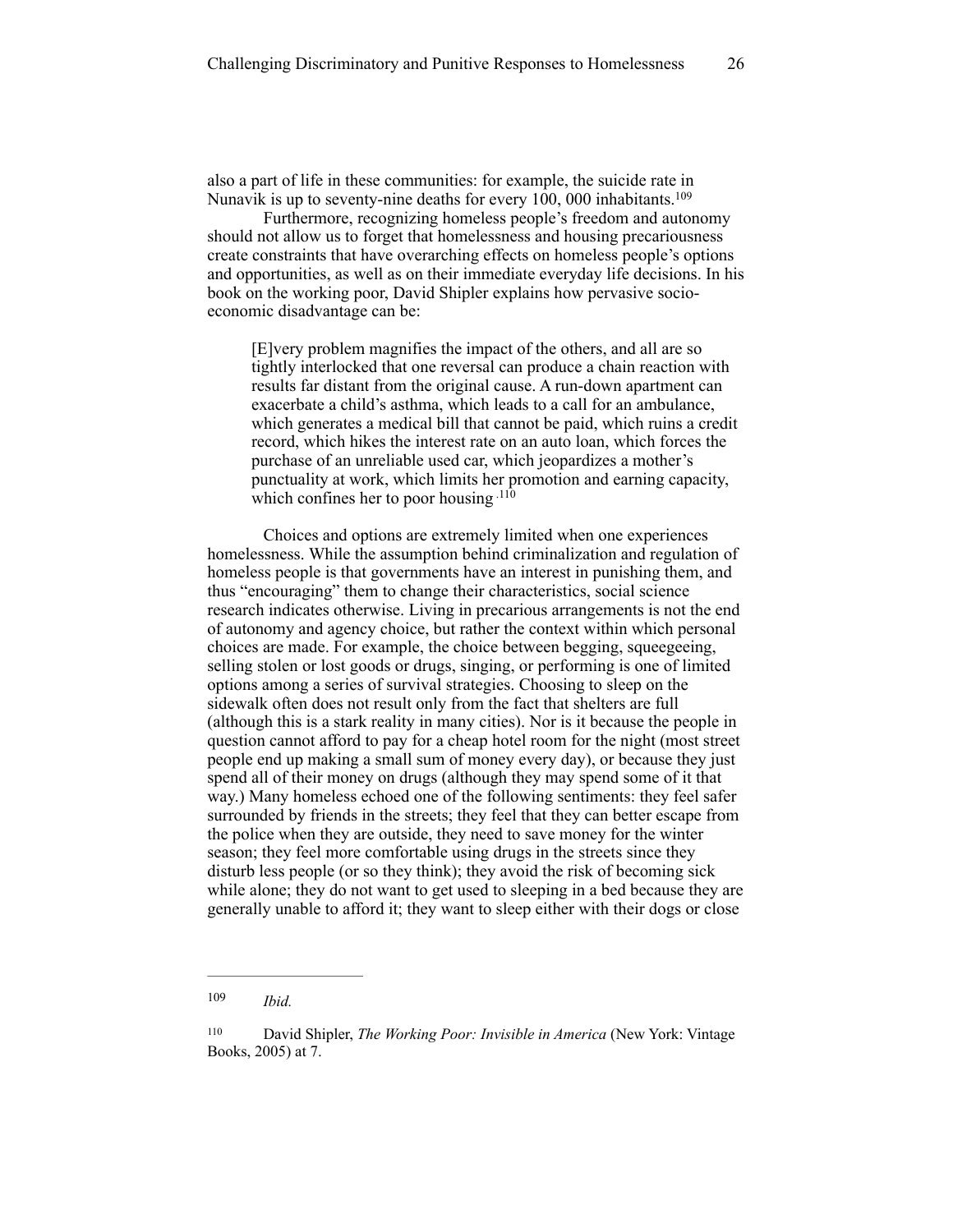to their personal belongings or their place of work (*i.e.,* they need to keep their vending spot on a street), et cetera.<sup>111</sup>

Because of the prevalence of stereotypes and stigma applied to homeless people, the lived experience of homelessness involves far more than economic deprivation and absence of housing. While being homeless cannot be considered as central, or essential to one's identity or dignity, in the same way as other enumerated grounds of discrimination can,  $12$  in many ways it becomes an all-encompassing social identity or social label for individuals. Homelessness defines one's personhood in a way that is socially constructed and difficult to change. Virtually every part of society perceives and treats a person differently once they become homeless. Law enforcement officials treat homeless people as potentially dangerous, disorderly, and in need of severe regulation and they apply measures in a discriminatory fashion, on the basis of visible signs of poverty. Politicians tend to treat homeless people as a "problem" to be kept out of a neighbourhood, by denying basic sustenance or other services, rather than as equal citizens entitled to fundamental human rights.

The broader category of homelessness defines a disadvantage that can be difficult for an individual to overcome. Street exit is a long and difficult process, which generally involves considerable movement back and forth from being homeless to being "vulnerably housed." For example, when applying for a job, it is hard to justify the period of time that the individual remained unemployed because he or she was homeless. When applying for an apartment, the homeless person often has difficulties providing references to future landlords and is seen as an undesirable tenant.

Moreover, our research has shown that penalization or criminalization only aggravate this situation, creating further homelessness and social exclusion. In the last decades, homeless people who occupy public spaces in Canada have carried several thousands of dollars in unpaid fines. The vast majority of homeless people are rarely able to pay the fines, and because of this, they frequently end up being incarcerated. For instance, in Ontario, only 0.3 percent of all certificates of offences issued against homeless people (e.g., 51 out of 16, 860 in Toronto and 14 out of 4, 880 in Ottawa) were actually paid between 2000 and 2006.<sup>113</sup> In Montreal, of the 7, 650 statements of offence that reached a complete resolution during the period of the first Bellot study (1994-2004), 72.3 percent were closed after the offender was incarcerated for default of payment of the amount due.<sup>114</sup> Bellot found that offenders in Montreal spent, in total, more than 70, 000 days in prison for the

114 Bellot et al, "Judiciarisation et criminalisation" above note 74.

Duneier, *Sidewalk*, above note 106 at 85-87. 111

<sup>&</sup>lt;sup>112</sup> *Corbiere, above note 7 at para 13; Banks, above note 9 at para 101.* 

Sylvestre et al, "Occupation des espaces publics" above note 2 at 550. <sup>113</sup>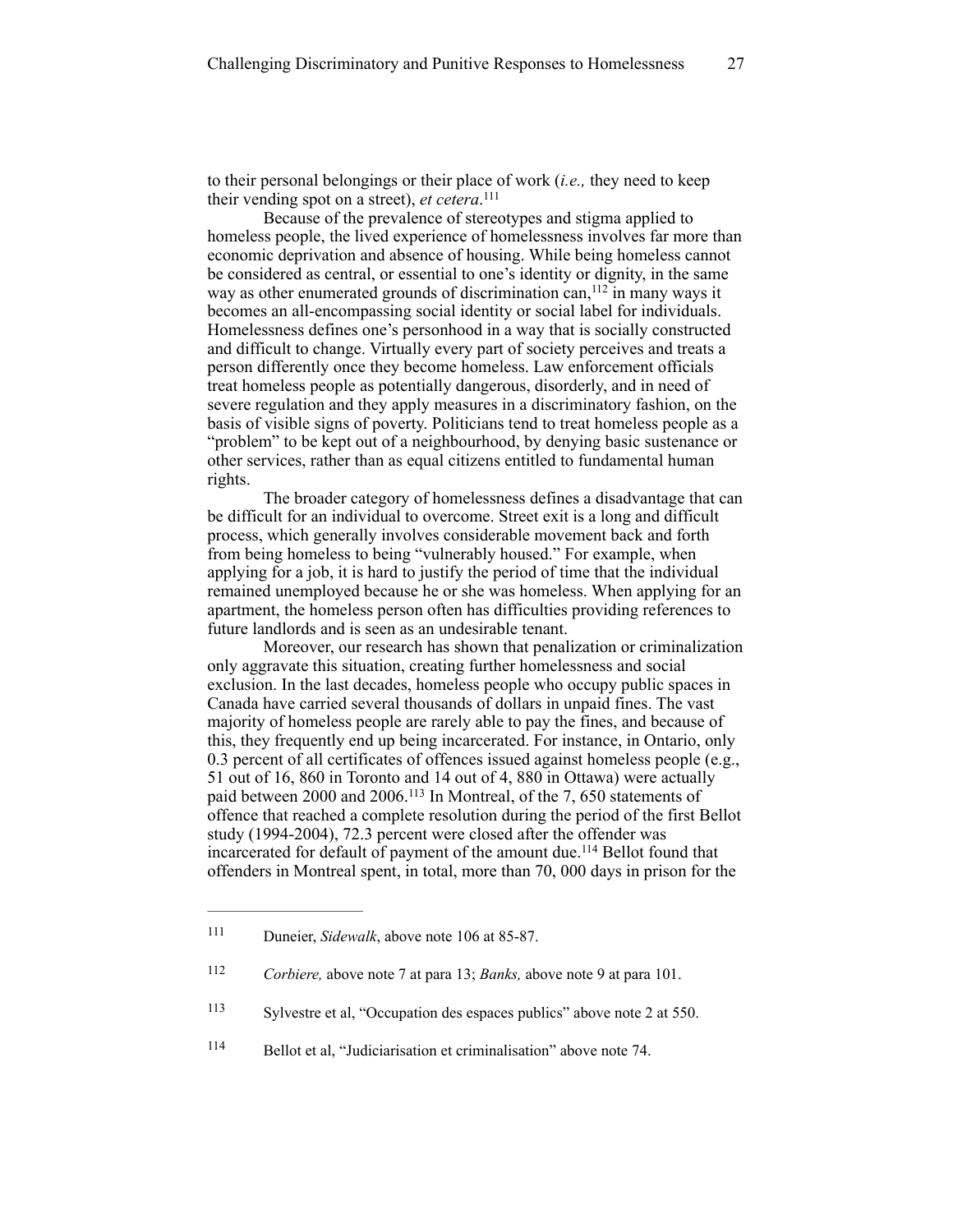non-payment of statements of offence between 1994 and 2004. She further predicted that pending cases would result in an additional 200, 000 prison days. According to Statistics Canada, the average daily cost per inmate held in provincial custody is \$143.03.115

The connections between homelessness and (costly) incarceration in Canada are now well documented. The likelihood of being incarcerated is high among homeless people and the number of people who are homeless or vulnerably housed when they are arrested, jailed, or released from jail in Canada is steadily increasing. In a 2009-2010 study conducted by the John Howard Society of Toronto, involving 363 inmates in four provincial correctional facilities in the Toronto area, 69 percent of the respondents experienced residential instability in the two years prior to their incarceration; 24 percent had used a shelter during that period; and 23 percent were homeless (living on the street, in places unfit for habitation, in a shelter or couch-surfing.) $^{116}$  Contrary to popular belief, this is not because homeless people are more dangerous and more likely to be criminals than other citizens. In the same study, researchers found that homeless people were significantly less likely to have been incarcerated for a violent offence than other  $individuals<sup>117</sup>$ .

High incarceration rates among homeless and vulnerably housed individuals are largely explained by structural factors. First, homeless people are more visible and often targeted by law enforcement because of their occupation of public spaces, and may end up incarcerated for these reasons. Second, criminalization has been one of the dominant state responses to homelessness in the last decades and, accordingly, the number of adults with no fixed address admitted to correctional facilities has increased. Third, studies have shown that homeless people are more likely to be incarcerated for default payment of fines, as well as for being unable to offer guarantees to the criminal justice system upon arrest, but also at the sentencing stage (*i.e.* their incapacity to provide an address may result in temporary detention, and their incapacity to show employment can prevent the issuance of alternative sentences, such as probation or conditional sentences).<sup>118</sup> Finally, the number

Laura Landry & Maire Sinha, *Adult Correctional Services in Canada* <sup>115</sup> *2005-2006* (Ottawa: Statistics Canada, 2008) at 24 (the amount referenced does not include capital costs).

Amber Kellen et al, *Homeless and Jailed: Jailed and Homeless* (Toronto: 116 John Howard Society of Toronto, 2010).

This is also confirmed by our studies on the penalization of homelessness in 117 Canada. See above, note 74.

Danielle Laberge et al, "Le rôle de la prison dans la production de 118 l'itinérance. Rapport de recherche soumis au Conseil québécois de la recherche sociale" (1998), online: UQÀM www.er.uqam.ca.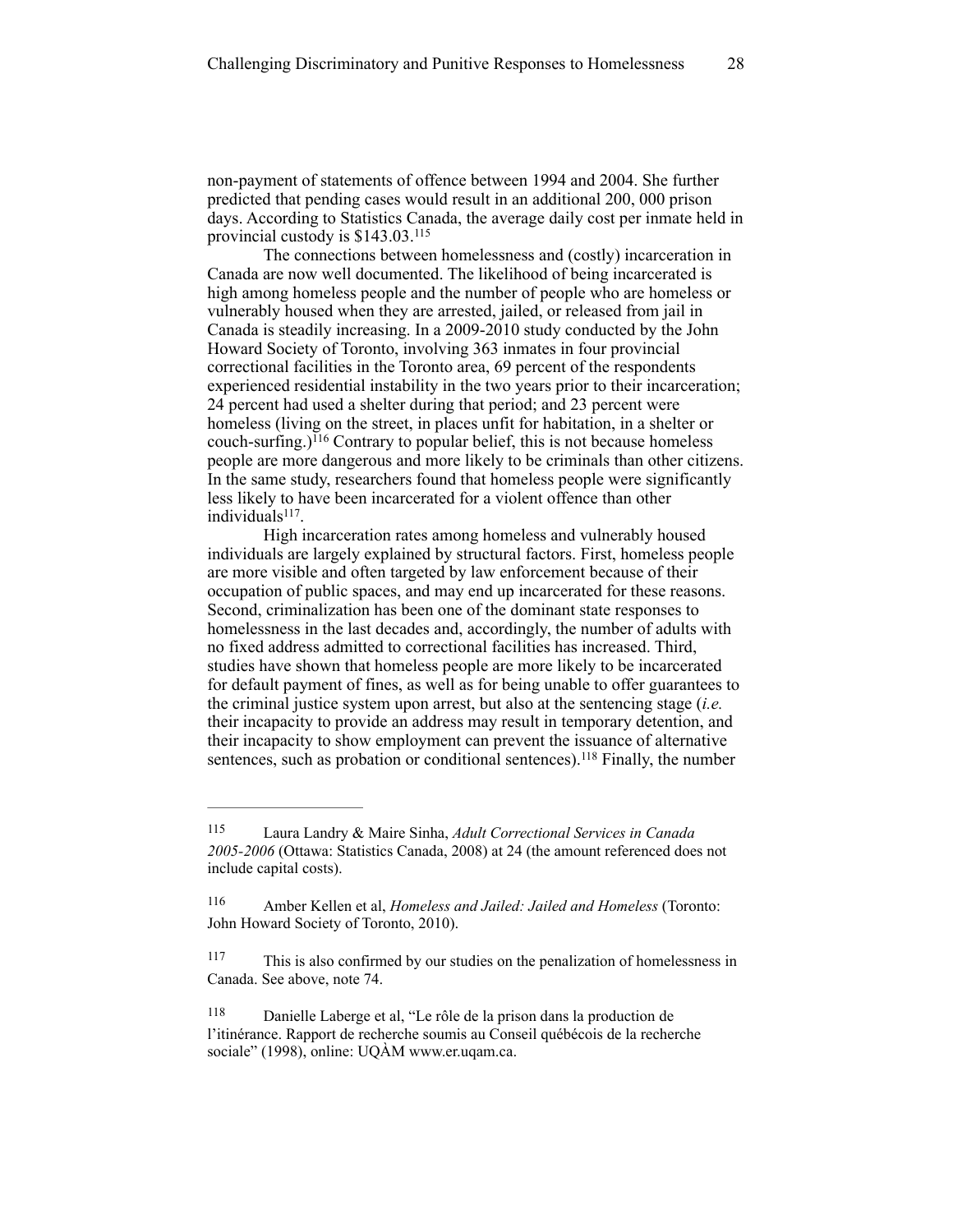of ex-prisoners released onto the streets is very high. Thus, homelessness leads to incarceration, and incarceration, in turn, produces homelessness.

In the same John Howard Society of Toronto study, researchers found that 32.2 percent of respondents expected to be homeless upon discharge from prison. The rate of homelessness among respondents upon discharge was 22.9 percent. That rate had increased to 32.3 percent within days of discharge. Moreover, homeless respondents were more likely to need a full range of services upon discharge. Those surveyed anticipated their service needs within the next six months to include transportation (92 percent); finding affordable housing (90 percent); getting low-cost or free furniture (87 percent); finding low cost or free clothing (82 percent); replacing identification documents (76 percent); finding low-cost or free food (74 percent); and assistance with finding a job (62 percent). Lack of availability of these services is directly related to rates of homelessness among those discharged from prisons.

Incarceration and criminalization also have long-lasting effects on homeless people, impeding their street exit process and community reintegration. In several studies, including our own, people report losing housing and child custody, as well as their jobs while in jail, increasing the proportion of people relying on income support programs upon discharge. While a warrant of committal will only be issued in Ontario if a Justice is satisfied that the person who has defaulted is able to pay, and that the incarceration of the person would not be contrary to the public interest, $119$ when a fine has been in default for at least 90 days, the provincial Ministry of the Attorney General may disclose to a consumer reporting agency the name of the defaulter, the amount of the fine, and the date the fine went into  $default<sub>1</sub><sup>120</sup> The fact that a fine remains unpaid will thus affect a person's$ credit rating. So, a homeless person trying to re-establish him- or herself would be confronted with poor credit and would be unable to get basic services, like heat, water, phone, *et cetera*. Perhaps even more importantly, landlords routinely check prospective tenants' credit before renting an apartment, and debt collection on unpaid fines may compromise a tenant's ability to pay rent. In the words of an officer for the Collection Services in Ottawa: "unless they sort out their unpaid fines, they won't be able to get the rest of their lives in order."<sup>121</sup> Similarly, in British Columbia, having these debts can potentially affect a homeless person's access to a driver's license or a health card, since the Insurance Corporation of British Columbia, a Crown

<sup>&</sup>lt;sup>119</sup> *Provincial Offenses Act*, above note 61, s 69(14).

 $120$  *Ibid*, s 69.1.

 $Sylvestre et al, "Occupation des espaces publics" above note 2 at 551.$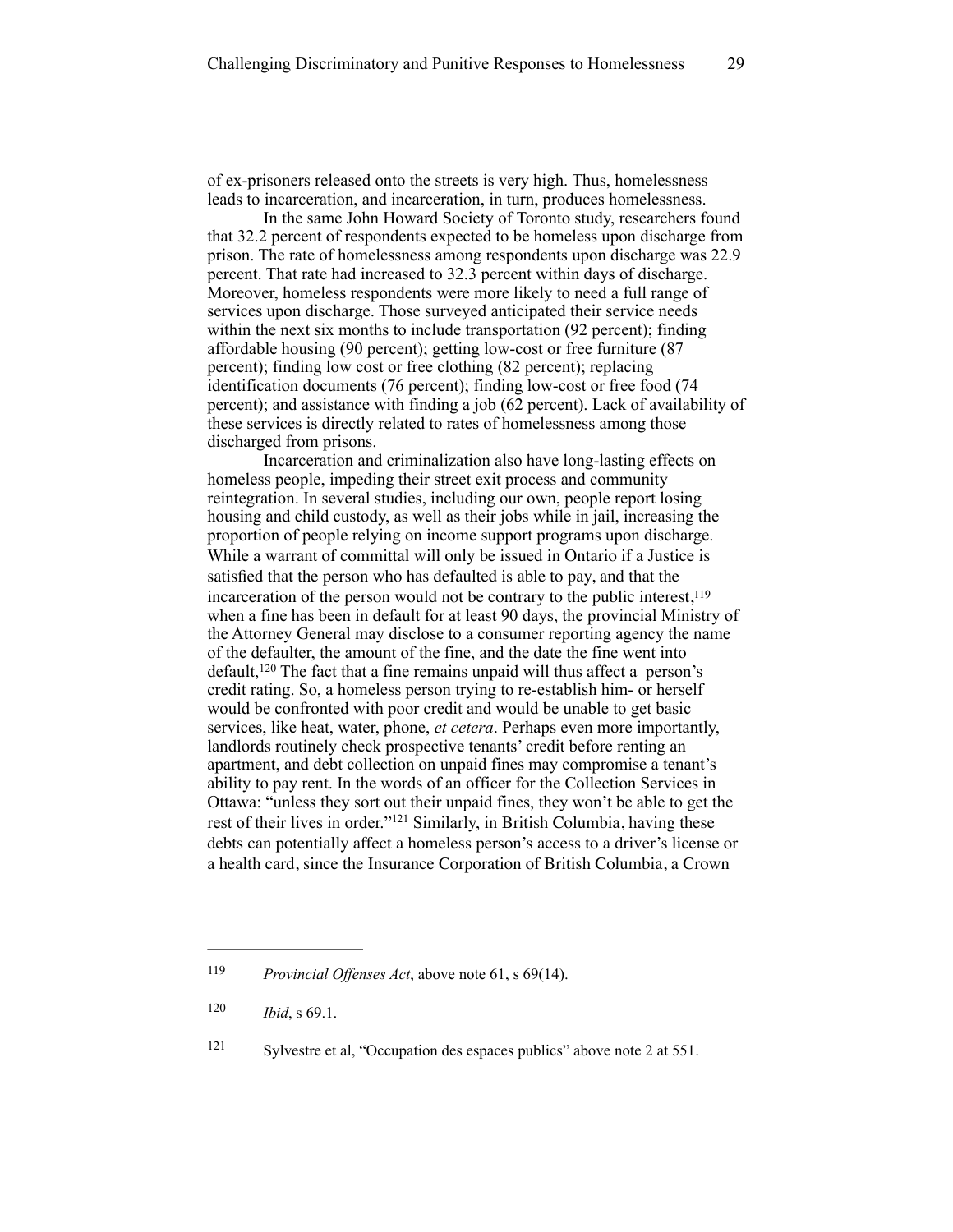Corporation in charge of collecting fines and fees relating to the BC *Safe Streets Act*<sup>122</sup>, is also responsible for issuing these documents.<sup>123</sup>

In addition to creating homelessness and impeding the street exit process, thereby making homeless people's social condition very difficult to change, punitive measures are very costly for Canadian society. A study conducted in 2006 showed that correctional facilities for adults and young offenders, cost \$3,720 and \$7,917, respectively, on a monthly basis.<sup>124</sup> The monthly costs of homeless services provided by the police, health care system, and other social supports were estimated at \$4,583 per capita. The cost of ensuring access to adequate housing and community-based services for homeless people is relatively small in comparison. The Emergency Homelessness Pilot Project (EHPP), initiated by the City of Toronto in 2002, provided rent supplements to former homeless occupants of Tent City, and assisted them in finding and maintaining housing. The estimated total monthly cost of housing, including the housing component of social assistance, rent supplement, and community worker support, was less than \$1,000 per person.<sup> $125$ </sup> The monthly cost of a new social housing unit has been estimated at  $$1,080$ .<sup>126</sup> Another study conducted in 2011 analyzed the cost savings associated with the provision of transitional housing and supports for "homeless ex-offenders" relative to the cost of not providing such support.<sup>127</sup> The analysis demonstrated that better outcomes can be achieved at lower costs with transitional housing and supports in place for individuals when they are released from prison. The likelihood of re-offending decreases and the public funding spent on prisoners is far less than the alternative of continued reincarceration. The estimated savings was \$350, 000 per person when services are in place.128

122 SBC 2005, c. 75

<sup>123</sup> Chesnay, Bellot & Sylvestre, "Taming the homeless" above note 2.

 Sylvia Novac et al, *Justice and Injustice: Homelessness, Crime,* <sup>124</sup> *Victimization and the Criminal Justice System* (Toronto: Centre for Urban & Community Studies, University of Toronto, 2006) at 23 [Novac et al, *Justice and Injustice*].

 Gloria Gallant, Joyce Brown & Jacques Tremblay, *From Tent City to* <sup>125</sup> *Housing: An Evaluation of the City of Toronto's Emergency Homelessness Pilot Project* (Toronto: City of Toronto, 2004).

<sup>126</sup> Novac et al, *Justice and Injustice*, above note 123 at 23.

 John Stapleton, Brendon Pooran & René Doucet, *Making Toronto Safer: A* <sup>127</sup> *Cost-Benefit Analysis of Transitional Housing Supports for Men Leaving Incarceration* (Toronto: John Howard Society of Toronto, 2011).

 *Ibid.* <sup>128</sup>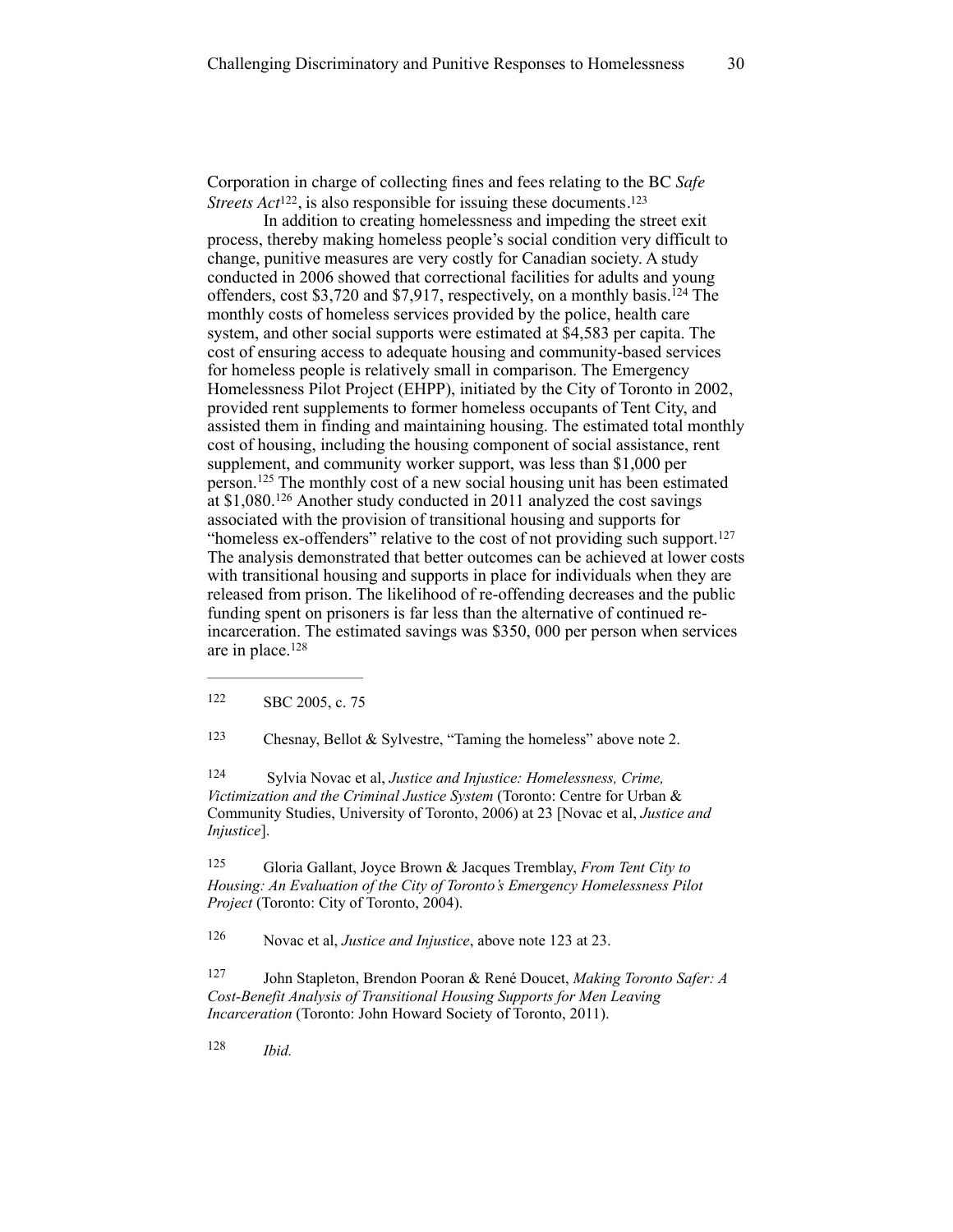#### **C) Conclusion**

Both historically and in the contemporary era, homeless people have been subject to systemic rights violations, widespread discrimination and prejudice based on stereotypes and misconceptions. In particular, the false association between homelessness and criminality and the strongly-held beliefs that homelessness is caused by moral failures and personal choices, and therefore, that homelessness can be deterred by regulating homeless people and their use of public spaces, have prevented the recognition and enforcement of homeless people's most fundamental human rights. Such ill-founded beliefs in turn supported repressive measures, from the death penalty to banishment in the Middle Ages, to confinement in workhouses and houses of corrections in the eighteenth and nineteenth centuries, to the targeted surveillance, profiling, systemic issuance of tickets, and incarceration for default payment of fines of the last decades. Such stereotypes and stereotype-driven public responses do not reflect the complexity of homelessness and do not correspond to the actual circumstances or the reality of homeless people in Canada. On the contrary, these discriminatory and punitive responses simply serve to produce more homelessness by maintaining homeless people under constant surveillance in public spaces, contributing to judicial debts and incarceration and impeding homeless people's street exit processes and their participation in social and political life. Such strategies have also cost significant amounts of money that could have been saved had governments approached the problem of homelessness through more reasonable, cost-effective and human rights affirming means.

Our analysis challenges the false beliefs and stereotypes that underlie prevailing patterns of penalization, social profiling and discrimination against homeless people within Canadian society. We argue for a more accurate understanding of homelessness, one which encompasses precarious housing arrangements and multiple transitions from periods of homelessness to periods of being at risk of homelessness, and which also accounts for dynamics of rights violations, social exclusion, poverty and discrimination that constitute the reality of being homeless – making it a condition that is not immutable but is difficult to change. This holistic conception of homelessness, combined with a reconsideration of the various stereotypes and beliefs that surround this condition, provides the basis for recognizing homelessness as an analogous ground of discrimination under section 15 of the *Charter*. When it comes to considering enumerated and analogous grounds of discrimination, we suggest that the courts should follow an analysis of immutability that takes into consideration how personal conditions and identity are socially constructed and embedded in specific economic and political contexts as well as dynamics of power.

In that sense, our analysis highlights the importance of social rights litigation practice which argues for the recognition of human rights for homeless people as well as exposes the discriminatory underpinnings of inadequate programs and of state neglect of the interests of marginalized